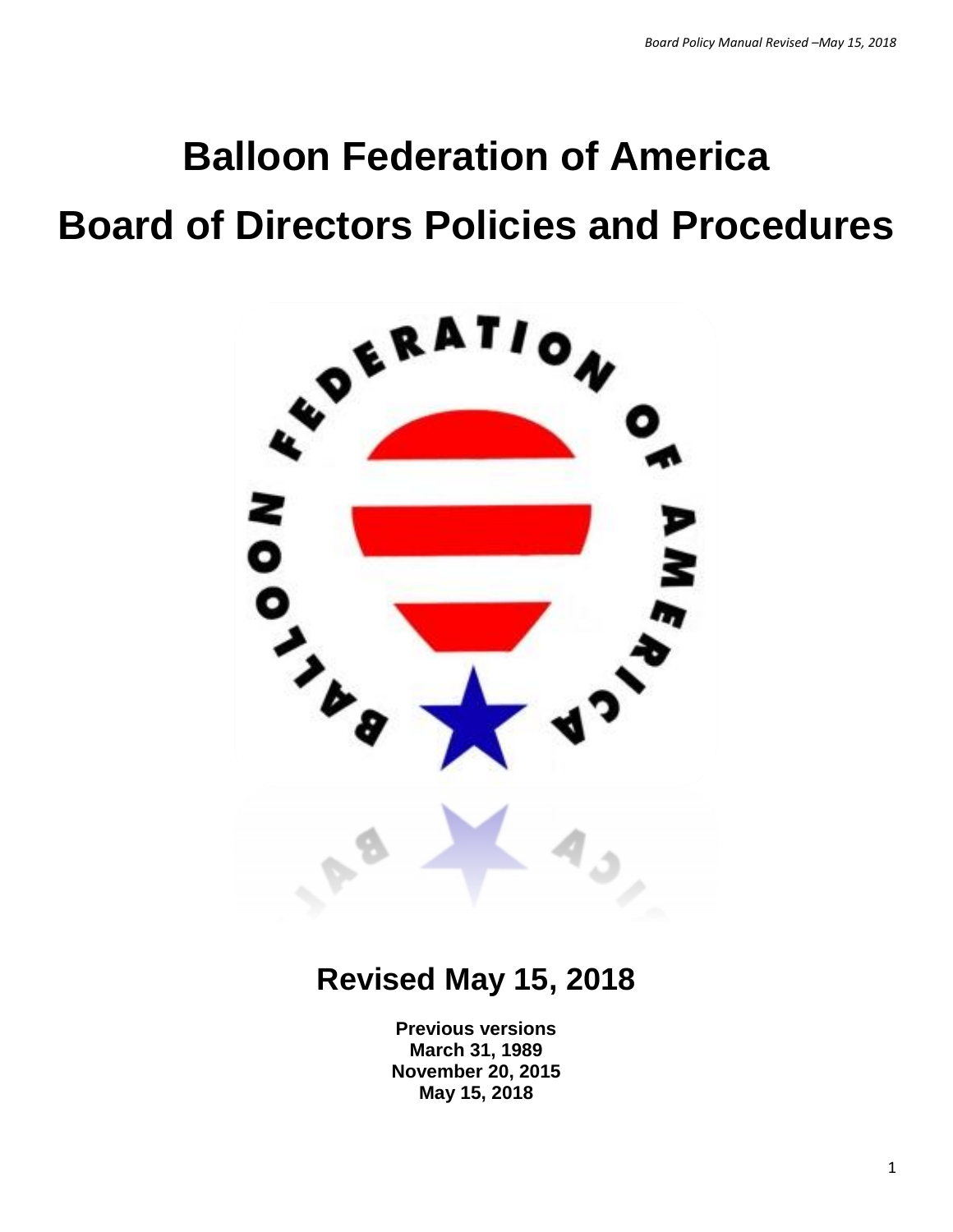# **Table of Contents**

| 1.  |      |  |  |  |  |
|-----|------|--|--|--|--|
| 2.  |      |  |  |  |  |
| 3.  |      |  |  |  |  |
| 4.  |      |  |  |  |  |
| 5.  |      |  |  |  |  |
| 6.  |      |  |  |  |  |
| 7.  |      |  |  |  |  |
| 8.  |      |  |  |  |  |
| 9.  |      |  |  |  |  |
| 9.1 |      |  |  |  |  |
| 10. |      |  |  |  |  |
| 11. |      |  |  |  |  |
| 12. |      |  |  |  |  |
|     |      |  |  |  |  |
|     |      |  |  |  |  |
| 15. |      |  |  |  |  |
| 16. |      |  |  |  |  |
| 17. |      |  |  |  |  |
|     |      |  |  |  |  |
|     |      |  |  |  |  |
|     | 19.1 |  |  |  |  |
|     | 19.2 |  |  |  |  |
|     | 19.3 |  |  |  |  |
|     |      |  |  |  |  |
|     |      |  |  |  |  |
|     |      |  |  |  |  |
|     |      |  |  |  |  |
|     |      |  |  |  |  |
|     |      |  |  |  |  |
|     |      |  |  |  |  |
|     |      |  |  |  |  |
|     | 27.1 |  |  |  |  |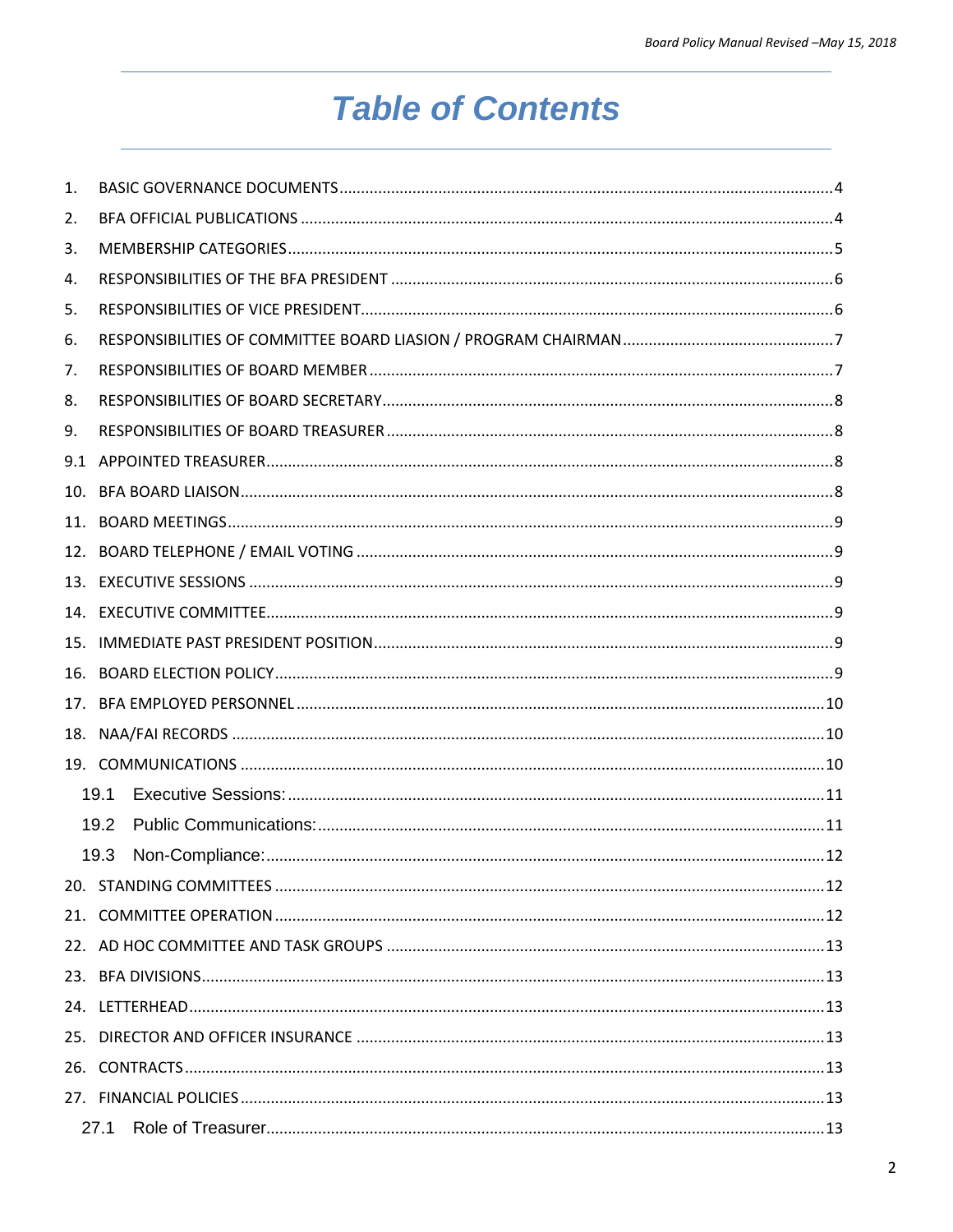| 27.2  |                                                                                      |  |  |  |  |  |
|-------|--------------------------------------------------------------------------------------|--|--|--|--|--|
| 27.3  |                                                                                      |  |  |  |  |  |
| 27.4  |                                                                                      |  |  |  |  |  |
| 27.5  |                                                                                      |  |  |  |  |  |
| 27.6  |                                                                                      |  |  |  |  |  |
| 27.7  |                                                                                      |  |  |  |  |  |
| 27.8  | Travel Stipend for CIA Delegate, Alternate Delegate and Working Committee Chairman17 |  |  |  |  |  |
| 27.9  |                                                                                      |  |  |  |  |  |
| 27.10 |                                                                                      |  |  |  |  |  |
| 27.11 |                                                                                      |  |  |  |  |  |
| 27.12 |                                                                                      |  |  |  |  |  |
| 27.13 |                                                                                      |  |  |  |  |  |
| 27.14 |                                                                                      |  |  |  |  |  |
| 27.15 |                                                                                      |  |  |  |  |  |
| 27.16 |                                                                                      |  |  |  |  |  |
| 27.17 |                                                                                      |  |  |  |  |  |
| 27.18 |                                                                                      |  |  |  |  |  |
| 27.19 |                                                                                      |  |  |  |  |  |
|       |                                                                                      |  |  |  |  |  |
|       |                                                                                      |  |  |  |  |  |
|       |                                                                                      |  |  |  |  |  |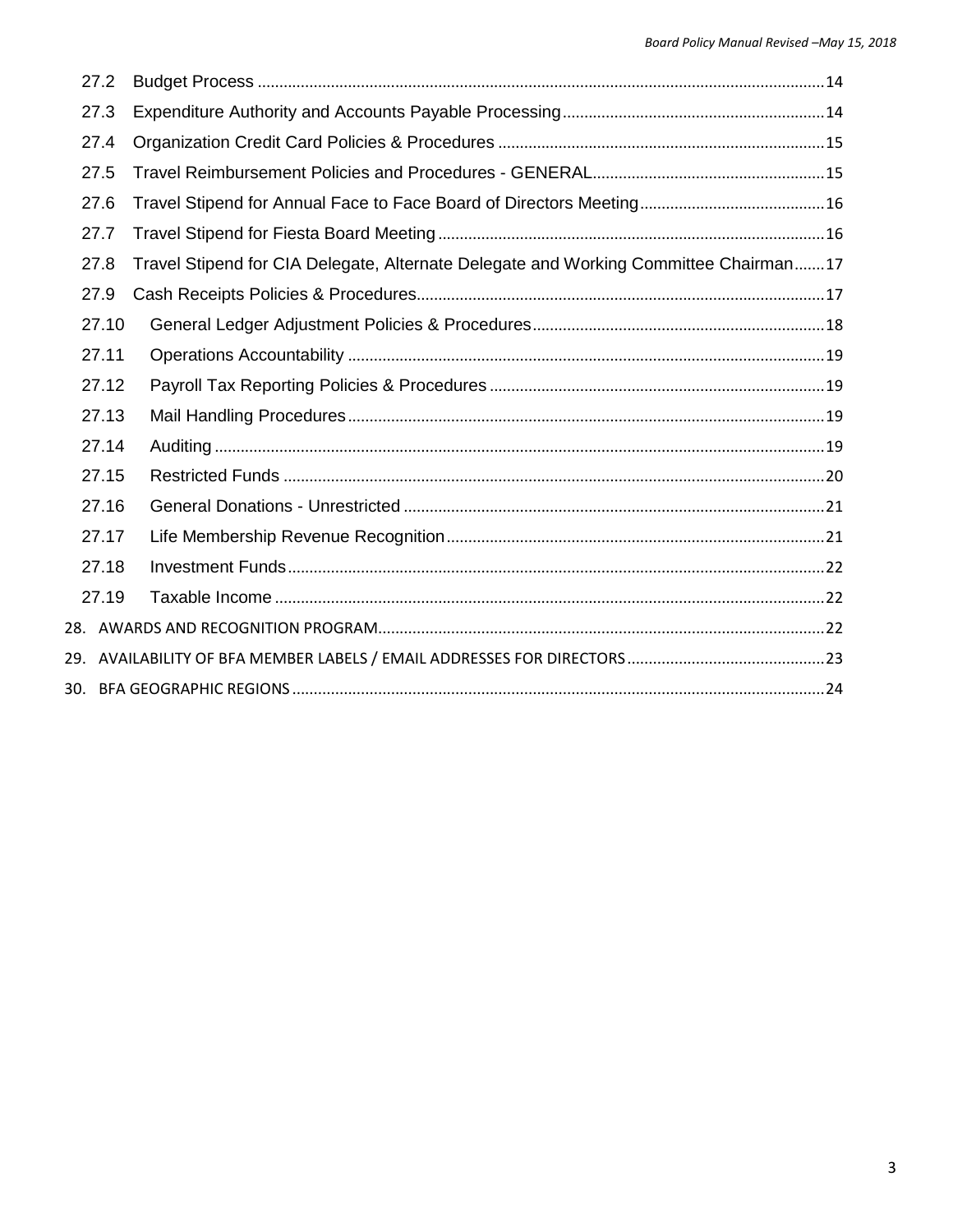# <span id="page-3-0"></span>**1. BASIC GOVERNANCE DOCUMENTS**

**The three basic governance documents of the Balloon Federation of America listed below are in order of precedence and authority:**

- **a. Articles of Incorporation (serves as BFA Constitution)**
- **b. Bylaws**
- **c. Board Policy Manual (to provide flexible operating guidelines within the structure of the Bylaws)**

# <span id="page-3-1"></span>**2. BFA OFFICIAL PUBLICATIONS**

**The BFA publishes a bi-monthly journal Ballooning which is distributed to all members.**

**Quick Release – a monthly email blast sent to all current and lapsed members who have provided an email address**

**The BFA Board shall have final approval of the QR, frequency of publication and editor**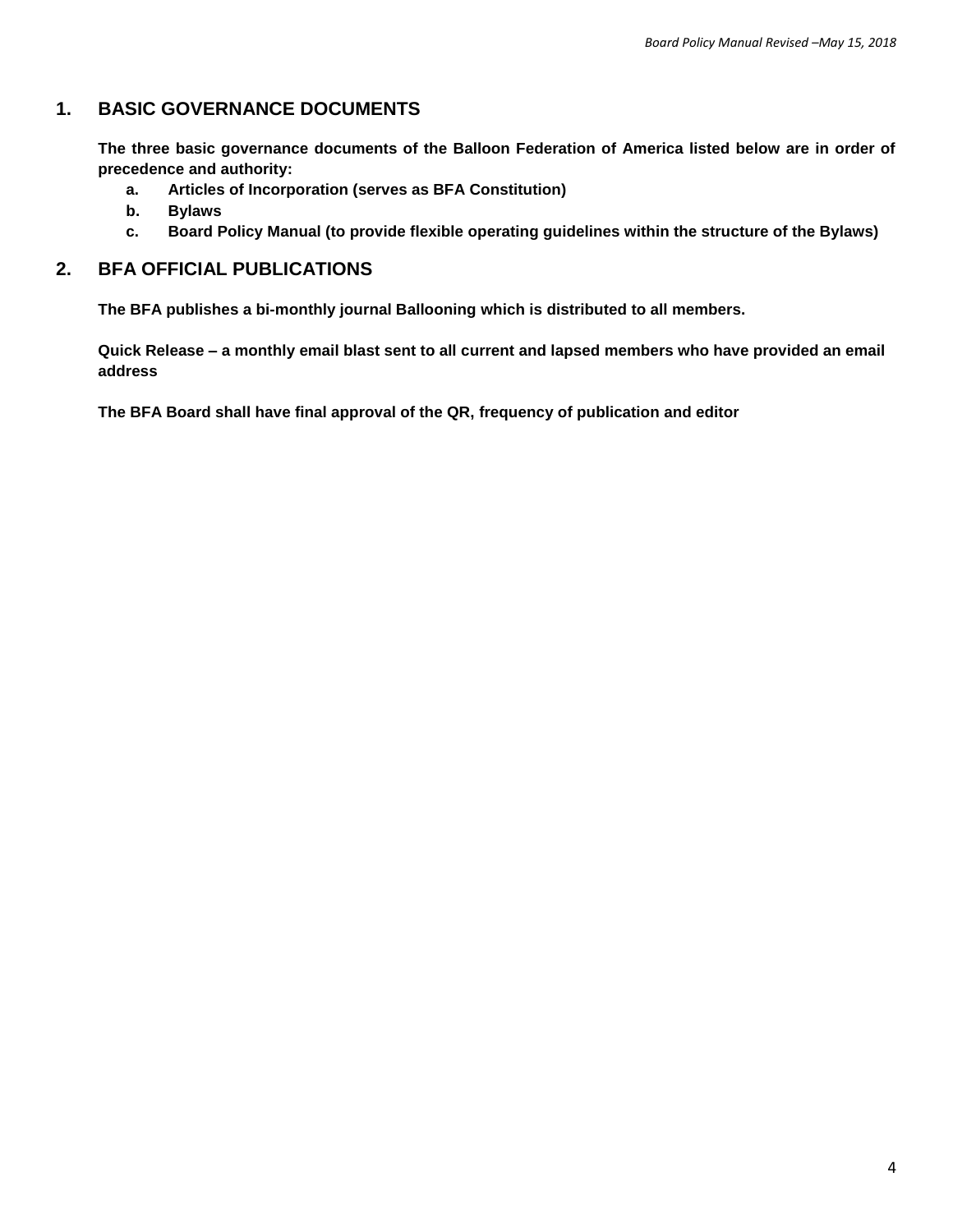# <span id="page-4-0"></span>**3. MEMBERSHIP CATEGORIES**

**The BFA Board under By-laws Article III, Section 7, establishes the following as designated membership categories with dues and privileges as indicated:**

#### *Revised December 19, 2017*

| Category                 | <b>Dues</b>                                 | <b>Privileges</b>                   | Voting        |
|--------------------------|---------------------------------------------|-------------------------------------|---------------|
|                          |                                             |                                     |               |
| Life                     | 1000.00                                     | Includes lifetime subscription to   | Voting        |
|                          |                                             | <b>Ballooning Journal</b>           |               |
| Life - Digital           | 625.00                                      | <b>Includes lifetime digital</b>    | <b>Voting</b> |
|                          |                                             | subscription to Ballooning Journal  |               |
| <b>Annual</b>            | 55.00 US                                    | Includes Ballooning Journal,        | <b>Voting</b> |
| <b>Pilot</b>             | 65.00 International.                        | membership card                     |               |
| <b>Student Pilot</b>     |                                             | <b>Quick Release</b>                |               |
| <b>Crew</b>              |                                             |                                     |               |
| <b>Observer</b>          |                                             |                                     |               |
| Family                   | 20.00                                       | <b>Quick Release</b>                | Voting        |
| <b>Digital</b>           | 35.00                                       | <b>Online Ballooning</b>            |               |
|                          |                                             |                                     |               |
| <b>Junior Balloonist</b> | 15.00                                       |                                     | Non-          |
|                          |                                             |                                     | <b>Voting</b> |
| <b>Associate</b>         | 55.00 US                                    | <b>Includes Ballooning Journal</b>  | Non-          |
|                          | 65.00 Int.                                  | <b>Quick Release</b>                | voting        |
|                          |                                             |                                     |               |
| Corporate                | 250.00                                      | <b>Includes Ballooning Journal</b>  | <b>Voting</b> |
|                          |                                             | <b>Quick Release</b>                |               |
|                          |                                             | Listing on BFA Web Page.            |               |
|                          |                                             |                                     |               |
|                          |                                             |                                     |               |
|                          | <b>Add-On to BFA Membership</b>             |                                     |               |
|                          | <b>Legal Services Plan</b>                  | <b>40.00 annual</b>                 |               |
|                          |                                             |                                     |               |
|                          | <b>Hot Air Competition Division (HACD)</b>  |                                     |               |
|                          | <b>Pilot/Crew Member</b>                    | 55.00 annual                        |               |
|                          | <b>Official Member</b>                      | 15.00 annual                        |               |
|                          | Life Member, when available                 | Digital Regular 625.00, Crew 100.00 |               |
|                          | <b>Gas Division</b>                         | 25.00 Voter annual                  |               |
|                          |                                             | 10.00 Affiliate annual              |               |
|                          | <b>Gas Life membership</b>                  | 250.00                              |               |
|                          | <b>Professional Ride Operators Division</b> | 250.00 Large Operator annual        |               |
|                          | (PRO)                                       | 125.00 Small Operator annual        |               |
|                          |                                             | 45.00 Pilot annual                  |               |
|                          |                                             | 35.00 Crew annual                   |               |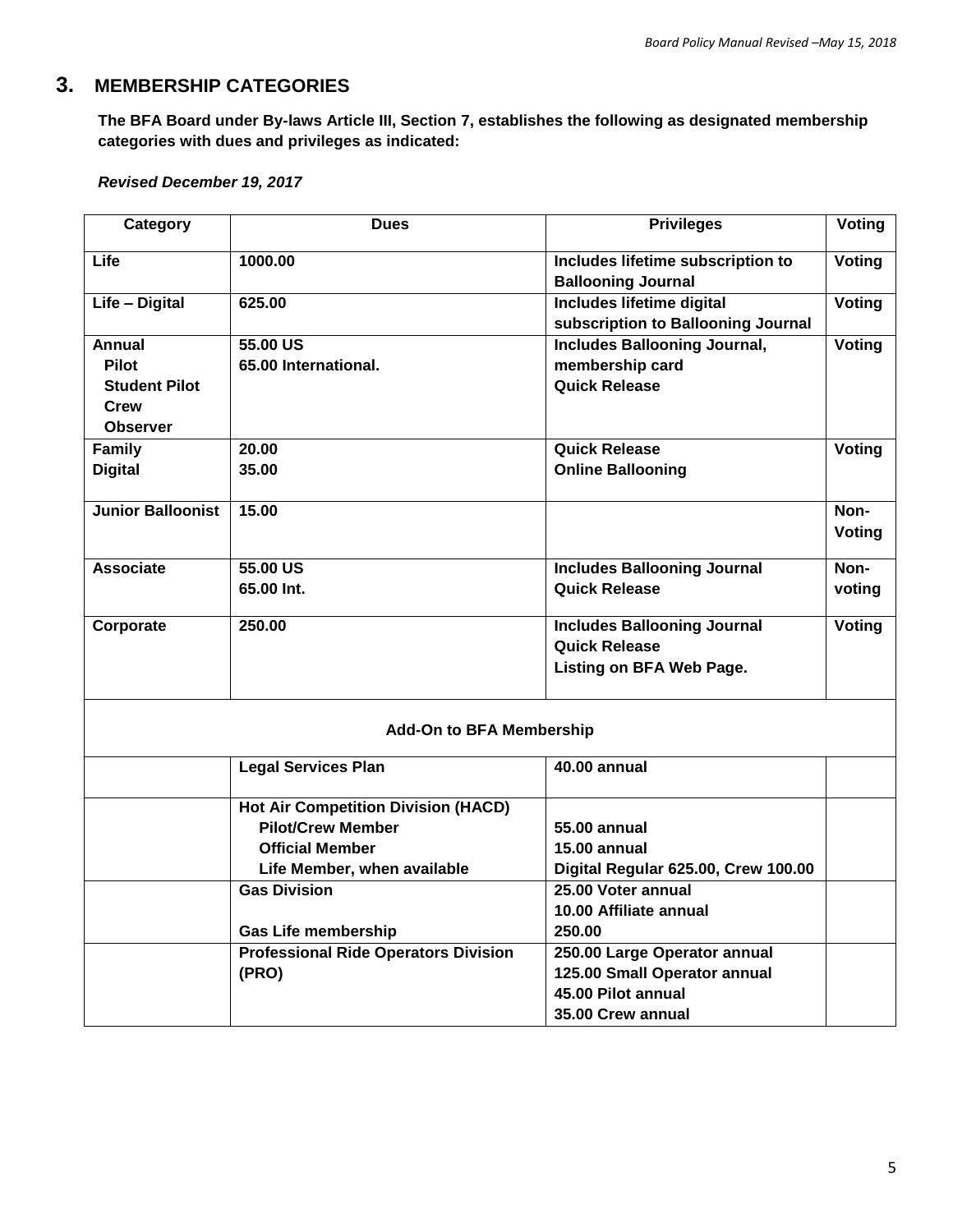# <span id="page-5-0"></span>**4. RESPONSIBILITIES OF THE BFA PRESIDENT**

**The President does in fact assume two functional roles; that normally expected of a volunteer elected President and secondly the BFA President must also assume those activities which would normally be assigned to an employed executive director.**

**The position description is as follows:**

- **1. Is a member of the Board.**
- **2. Serves as the Chief Volunteer of the organization**
- **3. Is a partner with the Office Manager in achieving the organization's mission.**
- **4. Provides leadership to the Board of Directors, who sets policy and to whom the Office Manager is accountable.**
- **5. Chairs meetings of the Board after developing the agenda with the Board Secretary.**
- **6. Encourages Board's role in strategic planning**
- **7. Appoints the chairpersons of committees, in consultation with other Board members. A Board Liaison is to be assigned.**
- **8. Serves ex officio as a member of committees and attends their meetings when invited.**
- **9. Ensure that all BFA activities are within the scope of the BFA Constitution, Bylaws and Board Policy Book are in compliance with I.R.S. and other legal requirements.**
- **10. Discusses issues confronting the organization with the Office Manager and Executive Committee.**
- **11. Helps guide and mediate Board actions with respect to organizational priorities and governance concerns.**
- **12. Reviews with the Office Manager any issues of concern to the Board.**
- **13. Monitors financial planning and financial reports.**
- **14. Sign legal documents/agreements on behalf of BFA as necessary.**
- **15. Insure that the fiduciary responsibilities of the Board and officers are properly met.**
- **16. Plays a leading role in membership development and fundraising activities**
- **17. Formally evaluates the performance of the Office Manager and informally evaluates the effectiveness of any independent contractors.**
- **18. Evaluates annually the performance of the organization in achieving its mission.**
- **19. Act as the principal spokesman for BFA both internally and externally.**
- **20. Performs other responsibilities assigned by the Board.**

# <span id="page-5-1"></span>**5. RESPONSIBILITIES OF VICE PRESIDENT**

**This position in often successor to the President position. In addition to the responsibilities outlined in the Committee Member job description, this position:**

- **1. Is a member of the Board.**
- **2. Performs President responsibilities when the President cannot be available.**
- **3. Works closely with the President, staff and volunteers**
- **4. Participates closely with the President to develop and implement officer transition plans.**
- **5. Performs other responsibilities as assigned by the Board.**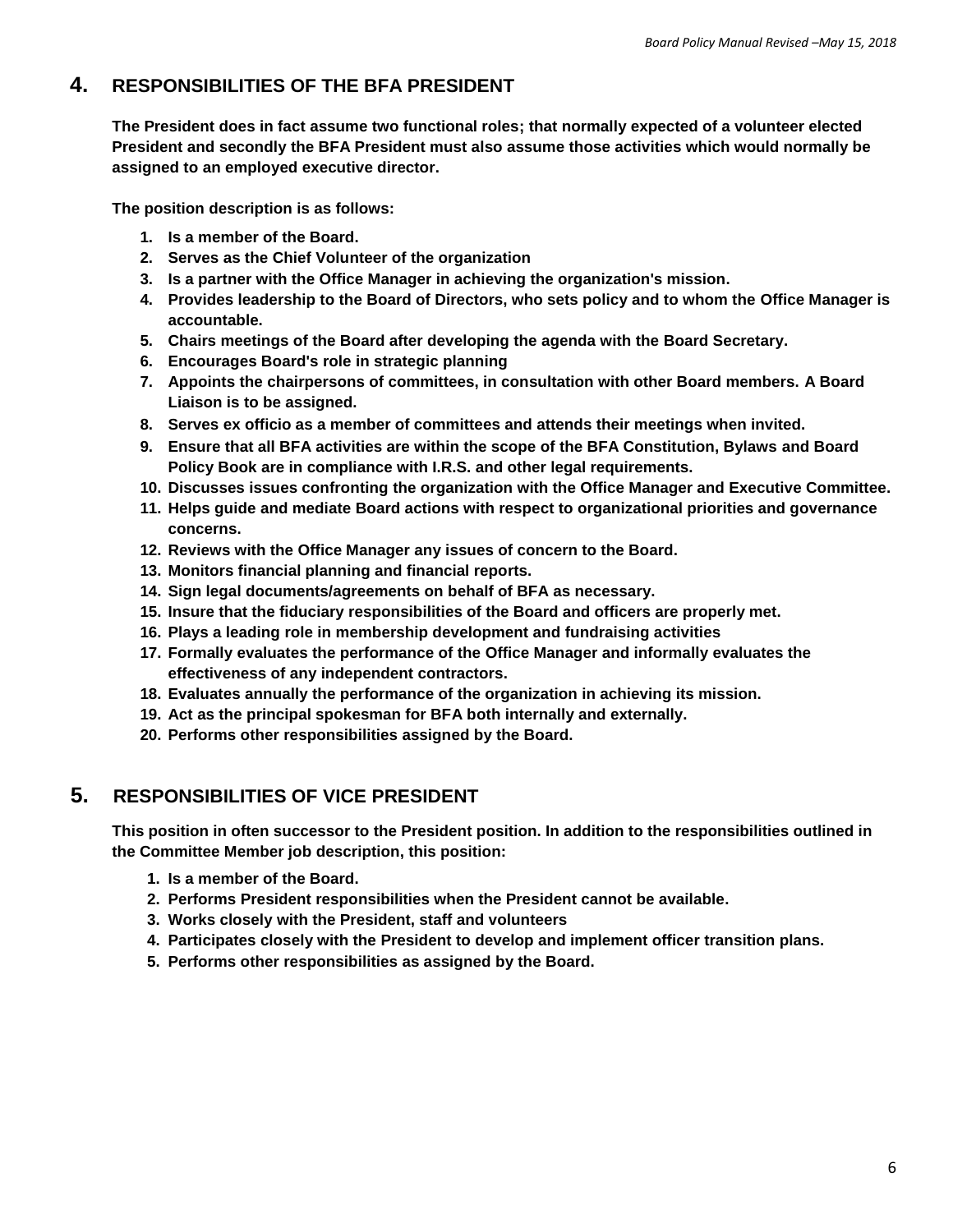# <span id="page-6-0"></span>**6. RESPONSIBILITIES OF COMMITTEE BOARD LIASION / PROGRAM CHAIRMAN**

- **1. Is a member of the Board.**
- **2. Sets tone for the committee work.**
- **3. Ensures that members have the information needed to do their jobs.**
- **4. Oversees the logistics of committee's operations.**
- **5. Reports to the Board's President.**
- **6. Reports to the full Board on committee's decisions/recommendations.**
- **7. Works closely with the Office Manager and Board Members and volunteers as agreed to by the President.**
- **8. When acting as Program Chairman, assigns work to the committee members, sets the agenda and runs the meetings, and ensures distribution of meeting minutes.**
- **9. Initiates and leads the committee's annual evaluation.**

# <span id="page-6-1"></span>**7. RESPONSIBILITIES OF BOARD MEMBER**

**An elected BFA Board member is entrusted with many responsibilities in sharing the management of the BFA. It is important that each Board member take the time to understand the legal responsibilities that accompany the status as a Board Member.**

**A number of laws impose obligations upon Non-Profit Organization officers and directors, including federal and state statutes regulating the affairs of non-profit organizations, common law, and the organizing documents of the organization (whether articles of incorporation, constitution, or bylaws).** 

**The two main duties of Non-Profit corporate directors are the duties of loyalty and care. The duty of loyalty requires that the corporate director deal fairly and in good faith with his organization, avoid conflicts of interest and self-dealing.**

**Generally, directors are subject to "good faith" and "prudent man" standards in fulfilling their obligations as directors. This means that the director should carry out his responsibilities as a director of non-profit organization with the same good faith and prudence which an acknowledgeable businessperson would apply in managing their own affairs.**

- **1. Regularly attends board meetings and important related meetings.**
- **2. Be familiar with the BFA Constitution, Bylaws, and Board Policy Manual and maintain an overview of BFA's organizational structure, objectives, and activities.**
- **3. Become as informed as possible regarding current issues facing the sport ballooning industry and proposed actions on Board meeting agendas.**
- **4. Makes serious commitment to participate actively in committee work.**
- **5. Volunteers for and willingly accepts assignments and completes them thoroughly and on time.**
- **6. Stays informed about committee matters, prepares themselves well for meetings, and reviews and comments on minutes and reports.**
- **7. Gets to know other committee members and builds a collegial working relationship that contributes to consensus.**
- **8. Is an active participant in the committee's annual evaluation and planning efforts.**
- **9. Participates in membership development and fund raising for the organization.**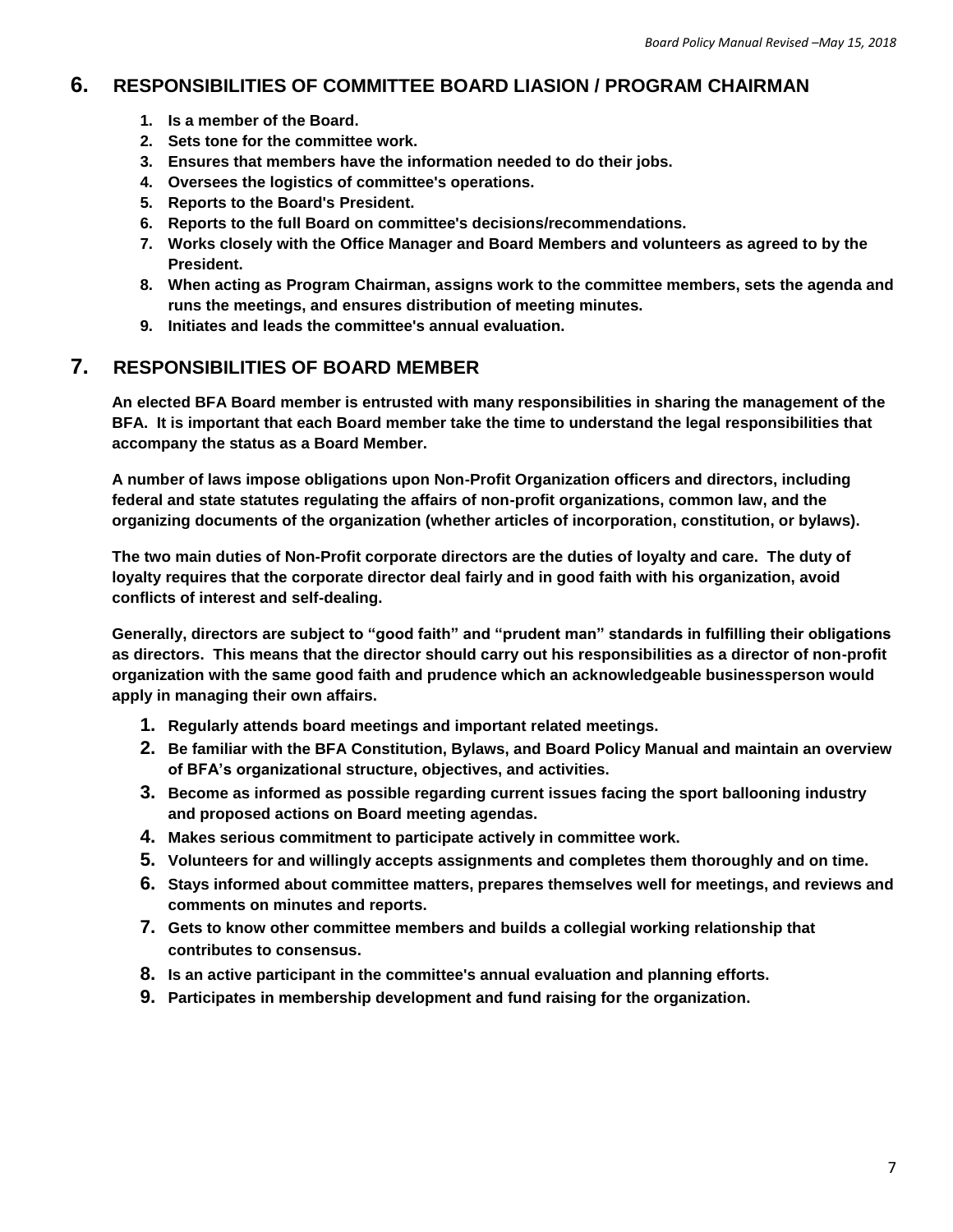# <span id="page-7-0"></span>**8. RESPONSIBILITIES OF BOARD SECRETARY**

- **1. Is a member of the Board.**
- **2. Maintains records of the board and ensures effective management of organization's records**
- **3. Manages minutes of board meetings**
- **4. Ensures minutes are distributed to members shortly after each meeting**
- **5. Posts minutes to BFA web site in a timely manner**
- **6. Is sufficiently familiar with legal documents (articles, by-laws, IRS letters, etc.) to note applicability during meetings**

# <span id="page-7-1"></span>**9. RESPONSIBILITIES OF BOARD TREASURER**

- **1. Is a member of the Board.**
- **2. Manages finances of the organization**
- **3. Administrates fiscal matters of the organization**
- **4. Provides annual budget to the board for members' approval**
- **5. Prepares Annual Report for publication in Ballooning.**
- **6. Ensures development and board review of financial policies and procedures**
- **7. Periodically reviewing the BFA financial policies and procedures**
- **8. Prepares monthly financial statements including: Comparative Balance Sheet, Comparative Profit & Loss Statement, Profit & Loss Budget Performance, Statement of Cash Flow and Profit & Loss Statement by Class.**
- **9. Prepares Profit & Loss Statement for each of the Organization's Divisions and sends to Division Chairman and Treasurer.**
- **10. Serves as a permanent member of the Investment Policy Committee and BFA Convention Committee and is a permanent member of this Committee with other appointments by the President as necessary.**

# <span id="page-7-2"></span>**9.1 APPOINTED TREASURER**

**If the elected Board of Directors does not have a member with the appropriate skills to serve as Treasurer, the President shall appoint, subject to the approval of the Board of Directors a Treasurer skilled in financial matters to serve on the Board of Directors. The appointed Treasurer shall be an exofficio voting member of the Board and shall vote only on financial matters of the Federation.**

# <span id="page-7-3"></span>**10. BFA BOARD LIAISON**

**These positions represent the BFA Board in coordinating BFA interests and concerns with other organizations and government agencies. The Liaison personnel are a communications channel and will be responsible to make appropriate recommendations for Board action.**

**The BFA President shall appoint the Committee Chair who will be directly responsible to him. The Board Liaison person shall serve as a functional communications link between the President and the Committee Chair with the following duties specified:**

- **1. Maintain regular contact with the committee chair and attend committee meetings as appropriate.**
- **2. Provide the President with oversight information on the committee's activities and present committee recommendations to the President for the Board of Directors.**
- **3. Provide information to the Committee Chair on board policies and budget information and serve as a general advisor. Advise the Committee chair promptly when actions of Board effect the Committee's activities.**
- **4. Report to the President / Board of Directors on any specific problems which may occur. Monitor the Committee's progress in achieving objectives.**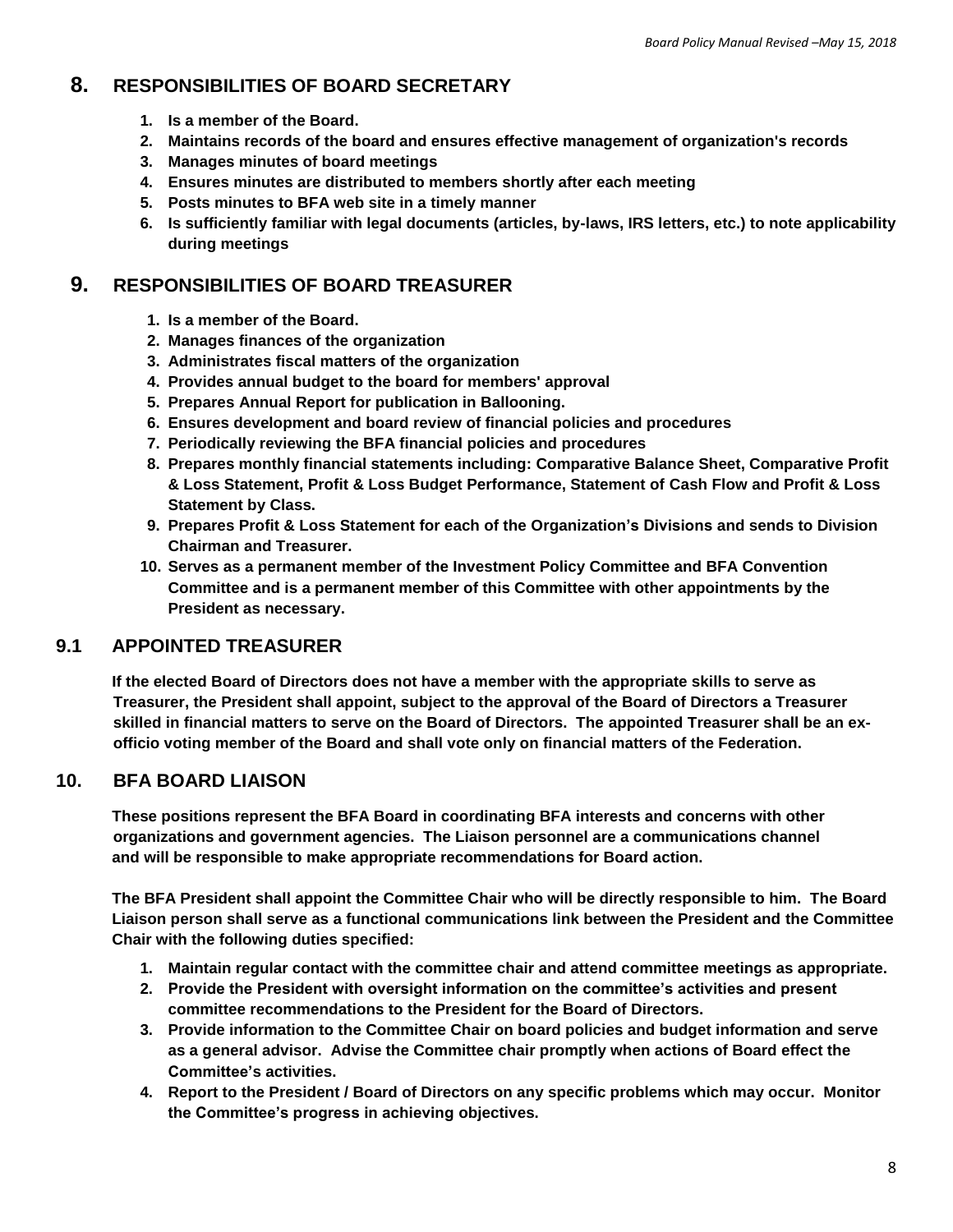- **5. A written Committee report on significant activities or recommendations/request should be transmitted to the president at least one week prior to each Board meeting to permit inclusion with the Board meeting agenda**
- **6. Provide a verbal oversight report of Committee activities at each Board meeting; introduce appropriate action items, with a rationale for such action items.**
- **7. The Board Liaison will approve Committee expenditures/reimbursement request in compliance with Board Finance Policies**

# <span id="page-8-0"></span>**11. BOARD MEETINGS**

 **Other than the Board meeting provided for in the By-laws, Board meetings shall be at such time and location as to accommodate the majority of required participants and to minimize the total expense of the meeting.**

#### <span id="page-8-1"></span>**12. BOARD TELEPHONE / EMAIL VOTING**

**It is the policy of the BFA Board to consider a telephone conference call or individual polling by the president as a proper Board vote at such times a matter in the judgment of the President must be decided before the next scheduled Board meeting.**

**Also, when two or more Board members have a subject they feel requires the immediate attention of entire Board, a conference call discussion shall be arranged when possible.**

#### <span id="page-8-2"></span>**13. EXECUTIVE SESSIONS**

**Executive session is an entire meeting or portion thereof in which the proceedings are secret, and the only attendees are members and invited guests. Deliberations of an executive session are secret, and all attendees are honor-bound to maintain confidentiality. The president or other presiding officer of the Board may take the Board into executive session for discussion of personnel matters, negotiation positions or other matters deemed sensitive.** 

#### <span id="page-8-3"></span>**14. EXECUTIVE COMMITTEE**

**The executive committee of the board consists of the elected officers with one other director appointed at the discretion of the president. The executive committee may act in behalf of the board between board meetings. However, any actions are subject to the approval of the full board at its next meeting.**

**Executive committee meetings may be in person, by conference telephone or individual polling.**

#### <span id="page-8-4"></span>**15. IMMEDIATE PAST PRESIDENT POSITION**

**The immediate past president will normally become an ex-officio member of the board for a one-year term to assist in the administrative continuity of BFA management.**

**The board may extend this term under exceptional circumstances for another year with the designation as "Presidential Advisor".**

#### <span id="page-8-5"></span>**16. BOARD ELECTION POLICY**

**See BFA By-Laws ARTICLE VI ELECTION PROCEDURES**

**After Election Results have been reported to the Board of Directors a vote is taken to approve the election results as tabulated and destroy the ballots.**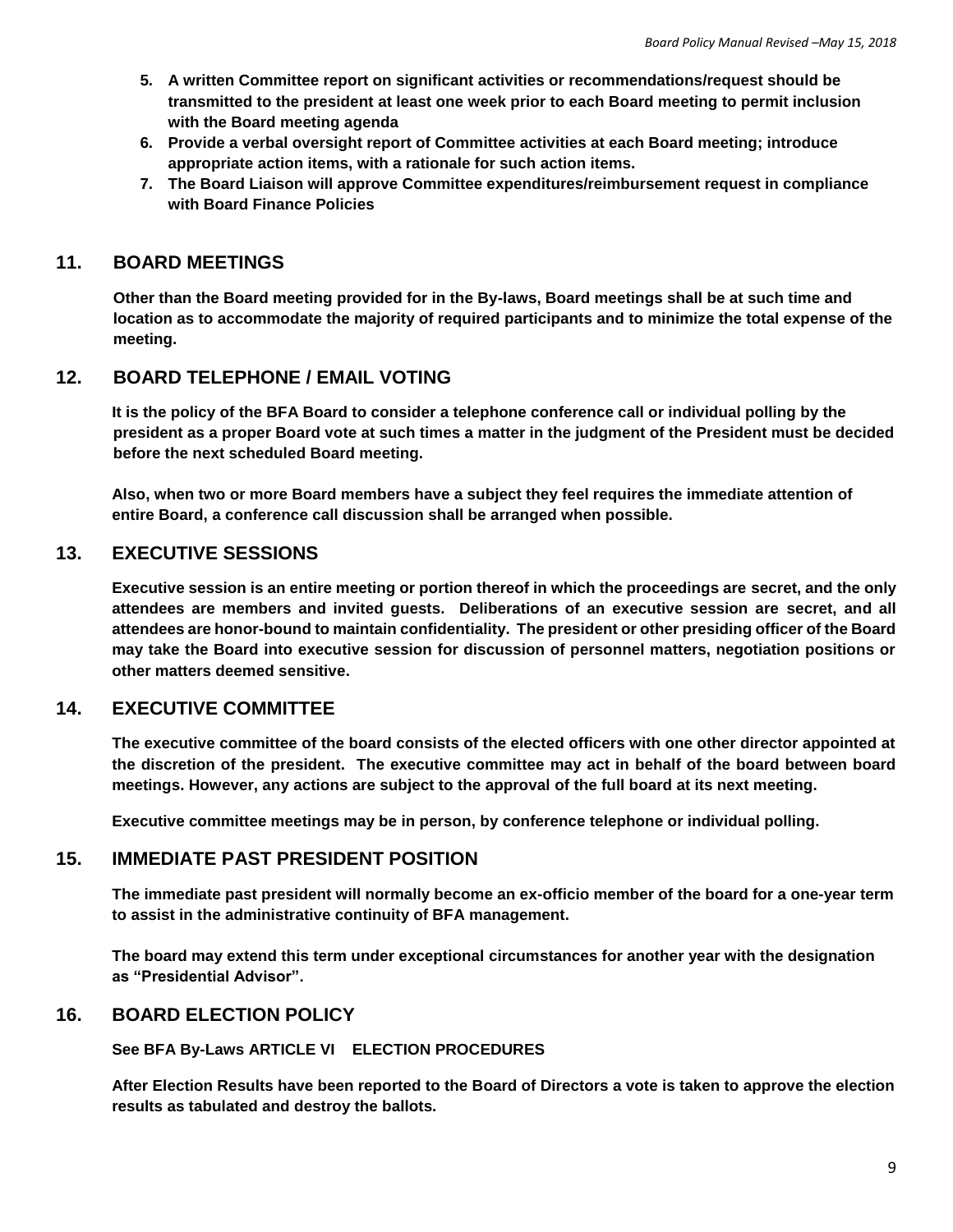#### <span id="page-9-0"></span>**17. BFA EMPLOYED PERSONNEL**

**Employment – BFA Office Manager shall be employed by the President subject to Board approval.**

**The BFA Office Manager shall be responsible to the BFA Board through the President who will have supervisory responsibility.**

**Termination – a simple majority vote of the Board upon recommendation of the President may terminate the employment of employees.**

**BFA Office Manager Responsibilities:**

- **1. Process all invoices for payment and receipts for deposit in Organization accounts. Enter all financial transactions in QuickBooks software as instructed and supervised by the Board Treasurer. Reconcile all bank accounts keeping adequate record of same.**
- **2. Be generally familiar with key BFA personnel and operations**
- **3. Ensure that the BFA membership is provided a phone number and email address unique to BFA. The office to be used as a reference source and clearing house for services.**
- **4. Provide notice to the membership of the office hours of business and procedures for obtaining help or service from the office.**
- **5. Maintain the permanent legal records and files of the BFA**
- **6. Mail/email routine notices and general correspondence to the Board and BFA membership as directed.**
- **7. Provide administrative support to BFA Committees subject to approval by the President.**
- **8. Administer BFA Member Services merchandise**
- **9. Refer inquiries to the appropriate BFA Committee and provide information regarding BFA to the membership**
- **10. Perform such special tasks as required by the Board or Officers.**
- **11. Suggest to the President and Board ways in which the office services might make the BFA more cost effective or efficient.**

#### <span id="page-9-1"></span>**18. NAA/FAI RECORDS**

**Official business shall be through the BFA President to the NAA for transmittal to the FAI Headquarters as necessary and subsequent forwarding.**

**Communication for information only may be handled for expediency between the various organizations providing the BFA President is copied in.**

#### <span id="page-9-2"></span>**19. COMMUNICATIONS**

**The Board recognizes that the membership has a right to be assured that its board of directors is conducting business on their behalf in an honest and impartial manner. This can best be achieved by open communication with its membership regarding matters which affect them. Provided however, that matters arise from time to time where the privacy interests of individual member(s) outweigh the general memberships' right to be informed.** 

**Likewise, the Board recognizes that it has an obligation to communicate with outside entities such as Governmental agencies, news media, social media and the like on behalf of the BFA. On those occasions, the BFA and the ballooning community in general can be best served if any such communication be made in a cogent, factual and succinct manner. The board members must be mindful that, because of their position, they may be perceived by the membership or the public at large as being a spokesperson for the entire Board of Directors. Consequently, any statements made by Board Members**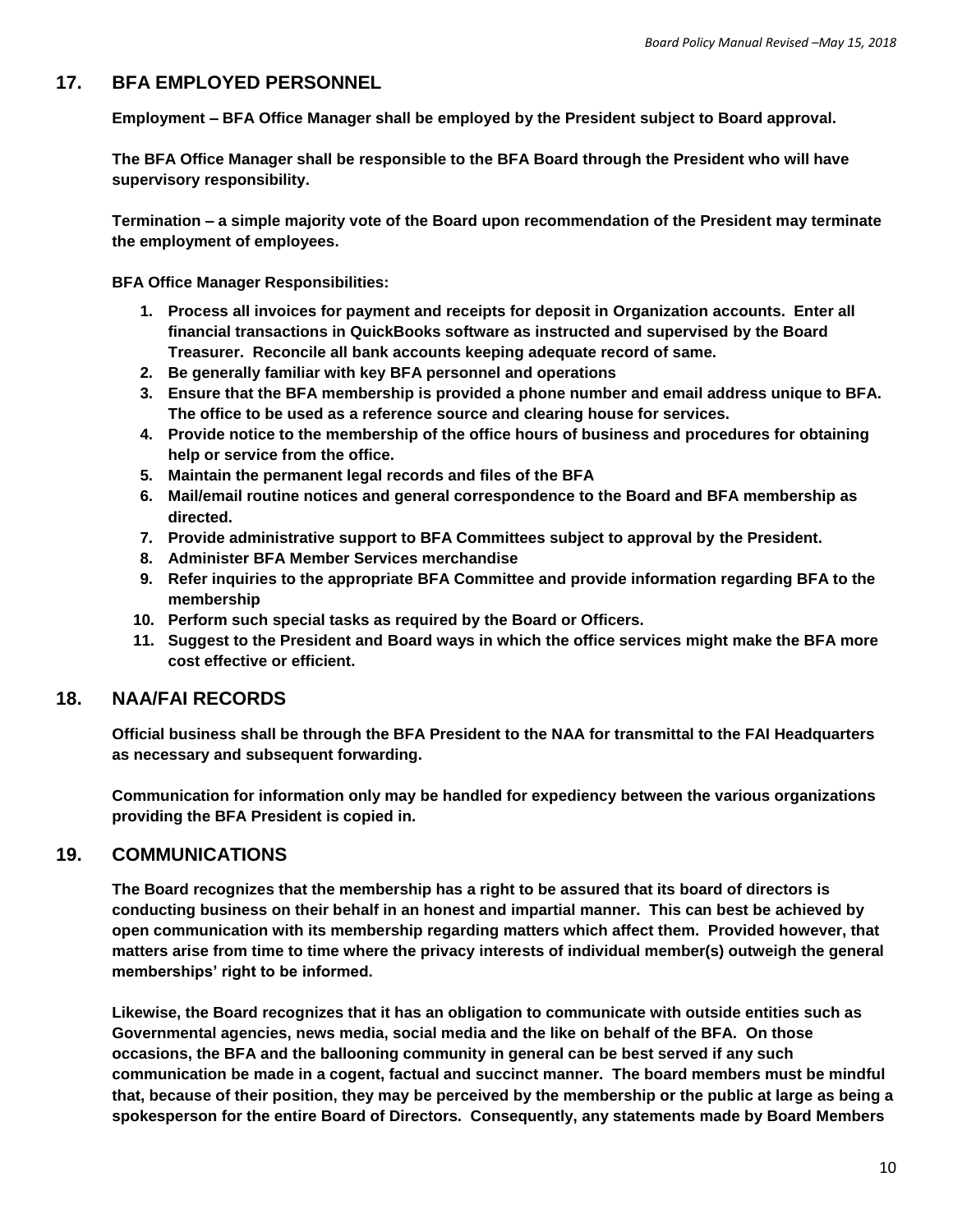**regarding Board action, or the Federation in general must reflect the joint opinion of the Board and not their own opinion on the matter.**

**The purpose of this policy is to set forth the acceptable parameters by which Board members may communicate with the BFA Membership, Governmental agencies, news and social media and the public at large regarding the business of the Board, ballooning incidents or accidents or matters which potentially impact the sport of ballooning."**

#### <span id="page-10-0"></span>**19.1 Executive Sessions:**

- **1. The Board recognizes that executive sessions by the Board or a committee must remain in confidence with the Board or committee. On occasion, it becomes necessary for the Board to conduct hearings or deliberate on matters involving activities of its members or accusations against them, which may potentially involve possible actions of Government regulatory agencies. By their nature these deliberations or hearings must be private, inasmuch as the information discussed in those deliberations or hearings could affect the licensure or liability of the subject member(s) should the discussions become public.**
- **2. Executive sessions of the board shall be called at the direction of the Board President or at the motion of an individual Board member, approved by the majority of the Board, provided that a quorum of the Board is in attendance at the time of the making of the motion for executive session. Only Board members will be permitted to be in attendance and such other members and/or persons who the President determines are necessary to provide information pertinent to the matter being discussed. In the case of hearings, any person subject to the complaint of another member, the complaining member and such other witnesses pertinent to the complaint, as determined by the Board President will be permitted to be in attendance.**
- **3. The members of the Board of Directors shall, under no circumstances, disclose any matter discussed in an executive session or hearing. All such matters are confidential and shall not be discussed in public unless and until the Board, by majority vote, shall determine that such release of information is appropriate. Any release of confidential information after Board approval shall be made by the President or his/her designee. Notwithstanding the public release of such information, the opinions of individual directors or others in attendance at the meeting will not be subject to public disclosure. Once the Board has acted on an issue, the Board speaks with one voice--even if a Board member's vote on an issue was a dissenting opinion. Differences among Board members must be respected and encouraged, but once a vote is taken those who dissented must accept the decision and support its implementation.**

#### <span id="page-10-1"></span>**19.2 Public Communications:**

**Use of Voice, Email, and Social Media:**

- **1. The BFA Board has designated Ballooning magazine as the official publication of the organization and its editor as its principal spokesperson. This magazine and its staff are called upon from time to time to comment on various matters involving the sport of ballooning. These staff members are trained professionals who have protocols which they follow when commenting on matters of public concern. The Ballooning Editor may determine that it is necessary to confer with the Board President regarding potentially controversial matters, but this is by no means necessary. This policy is not intended to apply to that publication and its staff.**
- **2. Board members must remember that their status as elected officials of the Balloon Federation of America carries with it an obligation when dealing with the public to express themselves in a manner which is mindful of the fact that, while they are entitled to their individual opinions, their comments should be loyal to the constituents whom they represent and the mission of the Federation. Board members must recognize that their personal opinions, though not expressed in**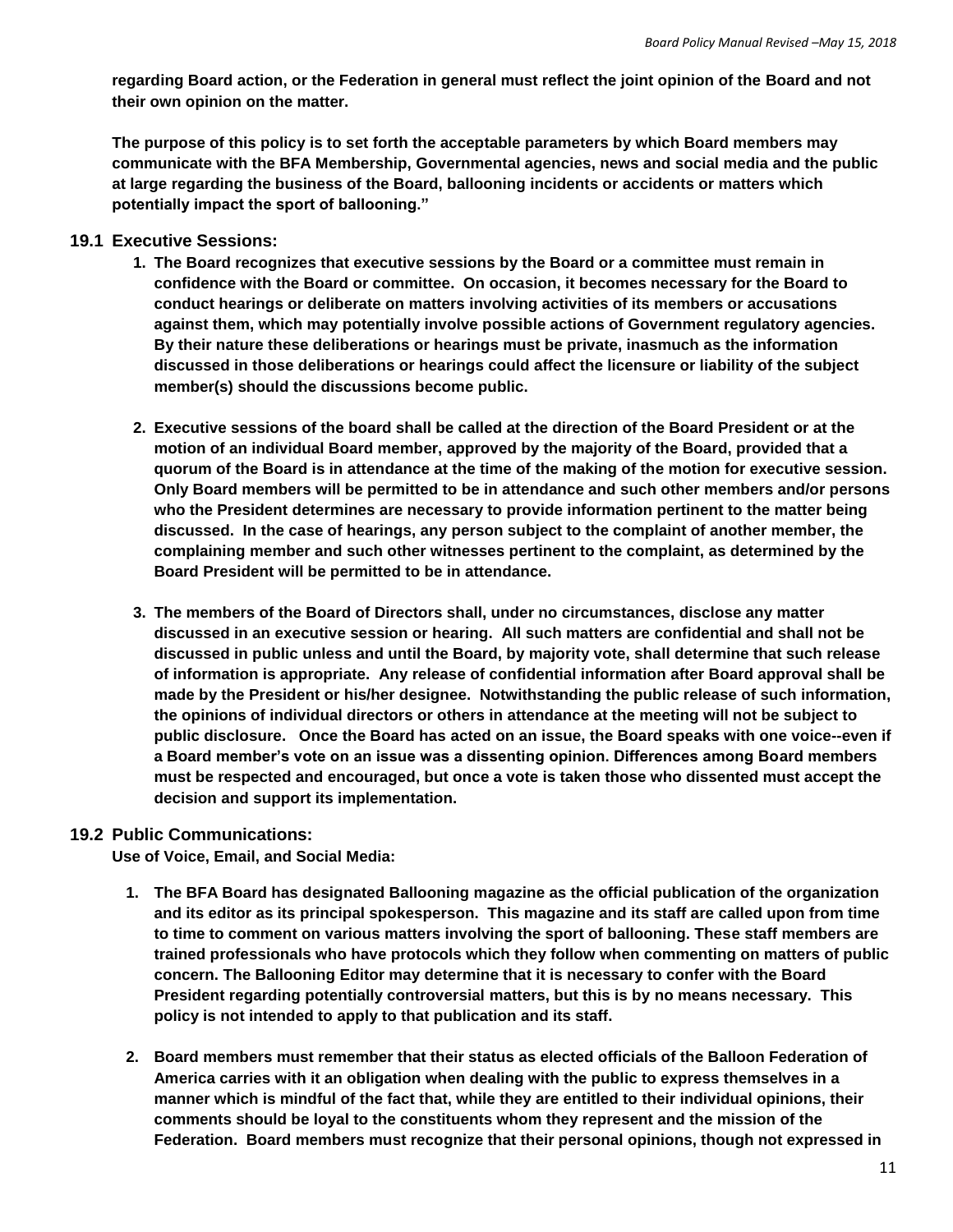**their official capacity as Board members, are likely to be perceived by members of the public to be the opinion of the Board as a whole.** 

- **3. From time to time the Federation is called upon to comment publicly on a matter involving the sports**  which we promote. Often, these occasions arise in when an accident or incident calls into question **the safety of hot air or gas ballooning in general. In such circumstances, no statement may be made on behalf of the Balloon Federation Board of Directors by any individual Board member without approval of the Board President. The President retains the right to designate Board members, or in his/her discretion non-Board members to act as spokesperson for the Board should he/she deem that to be appropriate.**
- **4. It is recognized and understood that Board members function in many different capacities in the ballooning community which may include acting as an event director, competition director or as an officer in connection with a ballooning event. Board members may also act as presenters in balloon safety seminars and comment on the happening of an accident or an incident involving a stifling air or gas balloon. This policy in no way intended to prohibit those Board members from discussing ballooning accidents or incidents in connection with those activities. Likewise, this policy does not apply to any interaction between a Board member and any regulatory agency, such as the Federal Aviation Administration or the National Transportation Safety Board, in their capacity as an event officer or as a witness or under any circumstances when called upon by a regulatory agency.**

#### <span id="page-11-0"></span>**19.3 Non-Compliance:**

**If the Director is in violation of these rules, they would be subject to further action in accordance with the organization's By Laws.** 

#### <span id="page-11-1"></span>**20. STANDING COMMITTEES**

**The standing committees within the BFA organizational structure shall be as follows:**

- **1. Membership**
- **2. Communications, Public Relations and Social Media**
- **3. Awards**
- **4. Safety and Education**
- **5. Continuing Education**
- **6. Publications**
- **7. Government Relations**
- **8. NAA**
- **9. Insurance**

**The president shall appoint chair of these committees, subject to ratification by a majority of the Board. Committees will normally be established on a calendar year basis.**

#### <span id="page-11-2"></span>**21. COMMITTEE OPERATION**

- **1. The Chair is appointed by the President subject to Board ratification**
- **2. Chair will generally be responsible to recruit and appoint committee members.**
- **3. Each chair is to prepare a written plan for the committees work and submit such plan through the Board Liaison to the President.**
- **4. Chair will submit a budget request to the Board Finance Committee for approval prior to any commitment BFA resources. Each Chair is expected to maintain accountability for expenses within the finance committee's guidelines and the approved budget.**
- **5. An appropriate report is to be made through the Board Liaison prior to each Board meeting unless otherwise specified in the By-laws or requested by the President.**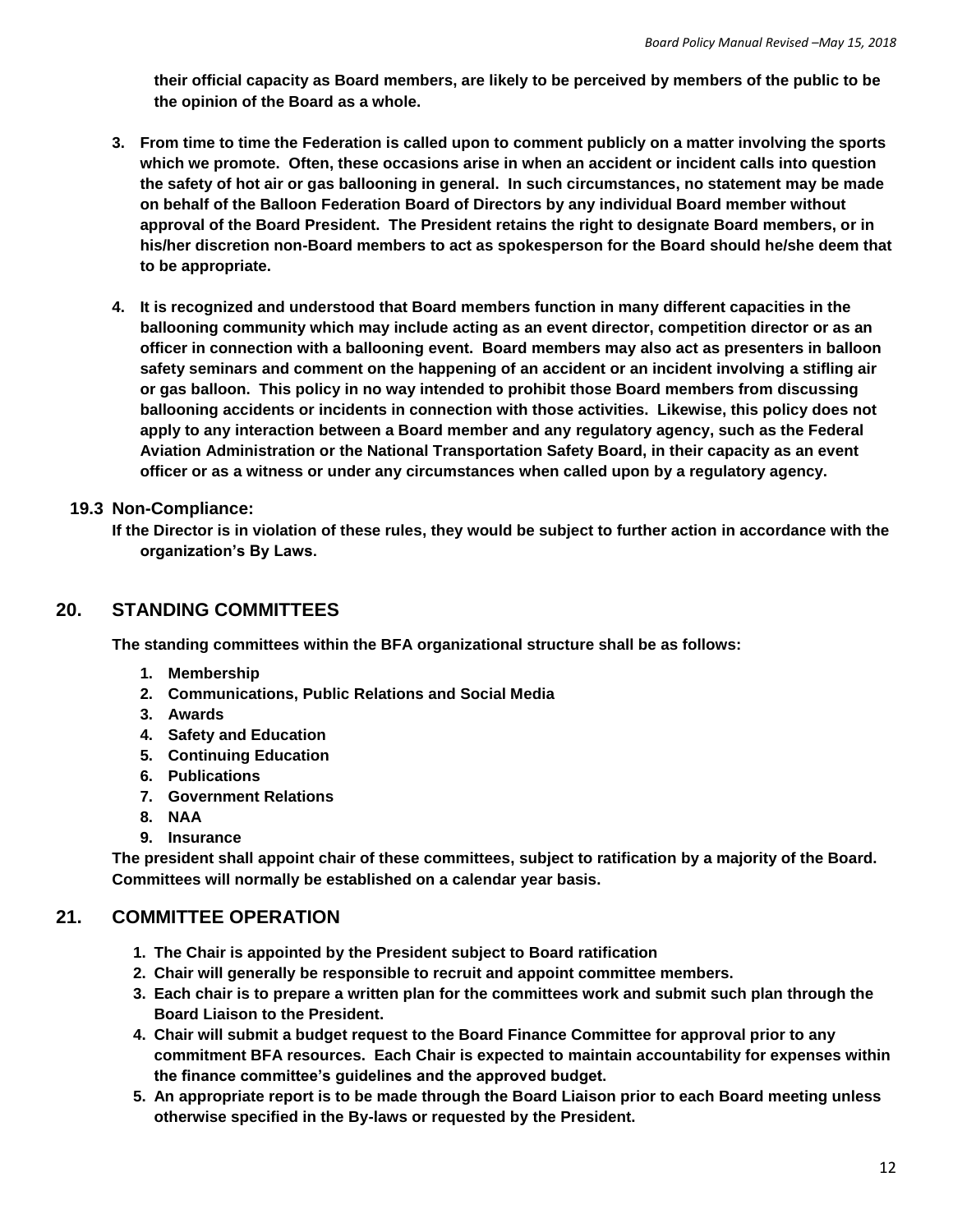# <span id="page-12-0"></span>**22. AD HOC COMMITTEE AND TASK GROUPS**

**As appointed by the President shall have funding approved by the Finance Committee and shall render such reports as required by the Board.**

### <span id="page-12-1"></span>**23. BFA DIVISIONS**

- **Gas Division**
- **Hot Air Competition Division**
- **PRO Operators Division**

**The intent of the BFA Board in establishing a division is that the Division Board shall conduct its affairs with a high degree of autonomy. The Division Board shall be responsible to ensure that all actions taken are within the parameters of its charter and consistent with the BFA Bylaws and applicable policies established by the BFA Board of Directors.**

#### <span id="page-12-2"></span>**24. LETTERHEAD**

**Board members and committees should use official BFA letterhead for all official business related to BFA business.**

#### <span id="page-12-3"></span>**25. DIRECTOR AND OFFICER INSURANCE**

**It is Board policy to maintain such D&O Insurance as deemed adequate**

#### <span id="page-12-4"></span>**26. CONTRACTS**

**No contracts, agreements or any documents that constitute committing the Balloon Federation of America in any form may be signed by any committee member or chair. Only the President and if applicable the Secretary may sign these documents. If you have a requirement for an agreement or contract to be signed you should contact your Board Liaison for instructions.**

**There may be exceptions to this, but they will be dealt with on a case by case basis. In any event all documents, contracts and agreements will contain the President's signature.**

# <span id="page-12-5"></span>**27. FINANCIAL POLICIES**

- <span id="page-12-6"></span>**27.1 Role of Treasurer**
	- **1. The Treasurer is the Chief Financial Officer for the Balloon Federation of America (BFA). The Treasurer is responsible for managing and accounting for all assets and financial resources of the BFA.**
	- **2. The Treasurer works with the Business Office Manager (Manager) to develop an annual budget, track the performance of the budget, and make recommended changes to the approved budget as necessary to maintain the financial viability of the BFA.**
	- **3. The Treasurer monitors the monthly revenues and expenses and prepares monthly reports for the Board of Directors (BOD)(Board) making recommendations to change the budget and financial strategy of the BFA as needed to maintain the financial solvency and the integrity of the BFA.**
	- **4. The Treasurer is the primary approver for all payments on behalf of the BFA except those expenses incurred by the Treasurer which shall be approved by the President.**
	- **5. If needed, the Treasurer is responsible for recommending BOD action regarding contracting with external auditors and defining the scope of financial reviews or audits on behalf of and for the BFA.**
	- **6. The Treasurer and Investment Management Committee are responsible for the management of all investment security accounts and maintains all BFA cash funds in federally insured accounts.**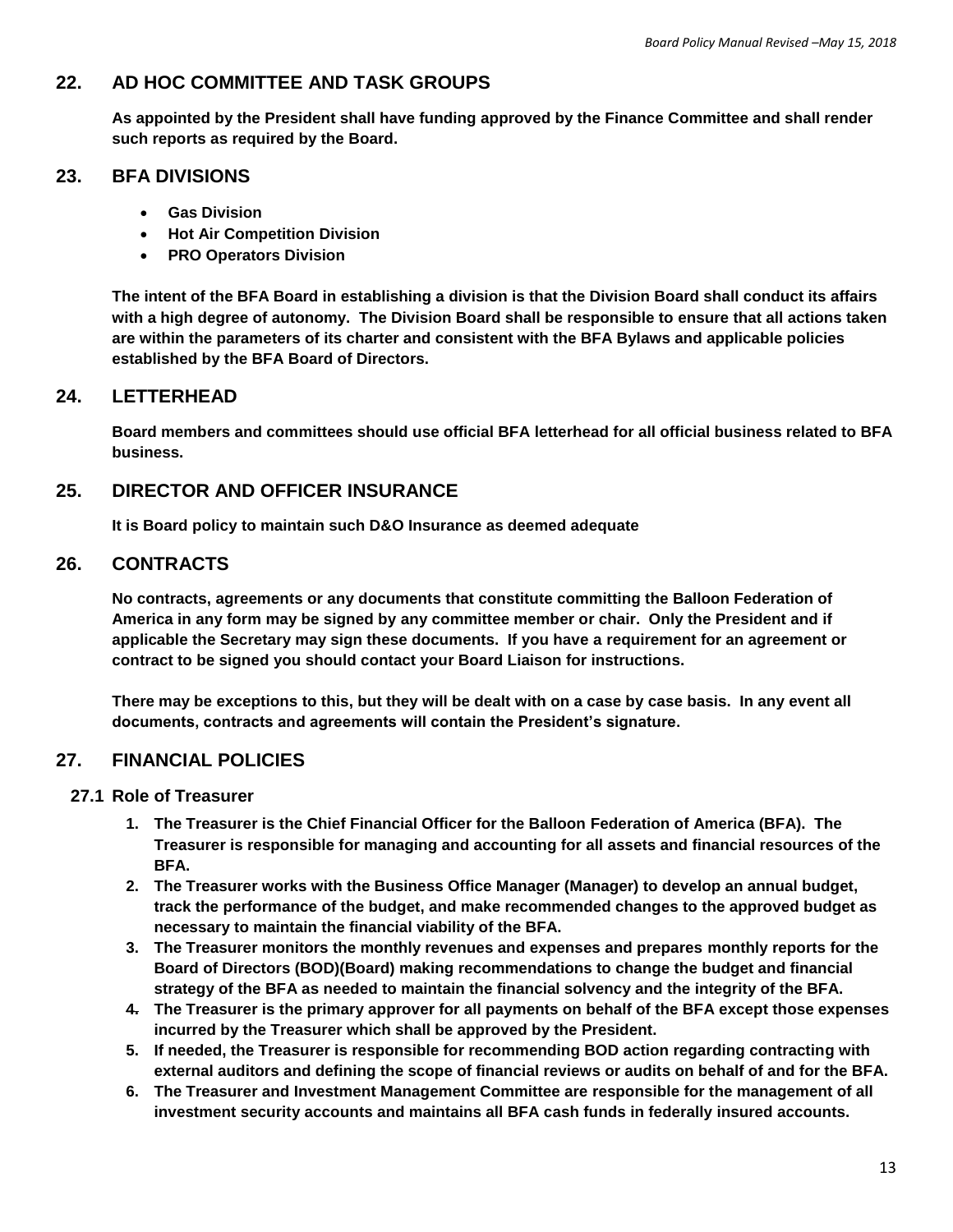#### <span id="page-13-0"></span>**27.2 Budget Process**

**The BOD has established a policy to create a balanced budget and operate efficiently to work toward a net income each year so that a reserve fund of 120 operating days will be funded to prevent cash flow difficulties and to allow the BFA to sustain its operations in periods of declining revenues.**

**The BFA budget is to be prepared and accounted on for a calendar year basis. The BFA shall publish an annual operating budget that reflects a positive net balance. In accordance with BOD policy a minimum of five percent (5%) of the net annual income shall be placed in a Board designated operating reserve account for future needs. The remainder of the net revenues over expenses shall be placed in the general operating account and used as the base for the next year's revenue projections. From time to time, the BOD may approve allocating end of year net revenues as BOD restricted funds to be used for specific projects.**

**A master budget shall be prepared showing the estimates of revenues and expenses by major categories in sufficient detail to allow the BOD to make informed decisions about approving the budget at the December BOD meeting for the following calendar year.**

**No division, activity, program, or committee shall be authorized to expend any funds or create any expenses or financially obligate the BFA without prior approval of the BFA BOD. No division, activity, program, or committee shall have authority to expend funds beyond the approved budget and available during the operating year.**

**The Board maintains sole control and accountability for all BFA funds, assets, and resources in accordance with Federal requirements as defined under the IRS Code section 501.c.3 (not for profit organizations). The BOD may from time to time delegate authority to individuals to expend designated funds in accordance with BFA policies and in compliance with Federal regulations.** 

**In no case shall the BOD; or any committee, division, program, or activity, allow BFA operating funds, assets, or collected revenues to be distributed to any individuals as a payment for the sole purpose of making a distribution of excess funds, in violation of the IRS Code. Distribution of competition awards or cash prizes for performance can be made from funds budgeted for such purpose. Any such funds not expended during the appropriate budget cycle must be considered general revenue and shall be part of the BFA general operating funds, in accordance with the IRS Code.** 

**If budget adjustments are required during the operating year, the BOD must approve such adjustments following the written request by the appropriate division or committee chair or the BOD liaison and the recommendation of the BFA Treasurer.**

#### <span id="page-13-1"></span>**27.3 Expenditure Authority and Accounts Payable Processing**

**The primary functions of Accounts Payable are to:**

- **1. Maintain and manage vendor information and payment terms.**
- **2. Generate and record disbursements.**
- **3. Maintain and record liabilities of the Organization.**
- **4. Provide useful information concerning payment inquiries**

**Policies and procedures for the processing and payment of invoices is as follows:**

- **1. Invoices must be stamped with the receipt date when the mail is opened daily.**
- **2. Invoices should be matched with supporting documentation, if appropriate.**
- **3. The invoice must be reviewed for sales tax and the sales tax deducted when appropriate.**
- **4. Approved invoices will be entered into QuickBooks and coded to proper expense item and class in accordance with Chart of Accounts as paid.**
- **5. Invoices with attached check stubs are filed.**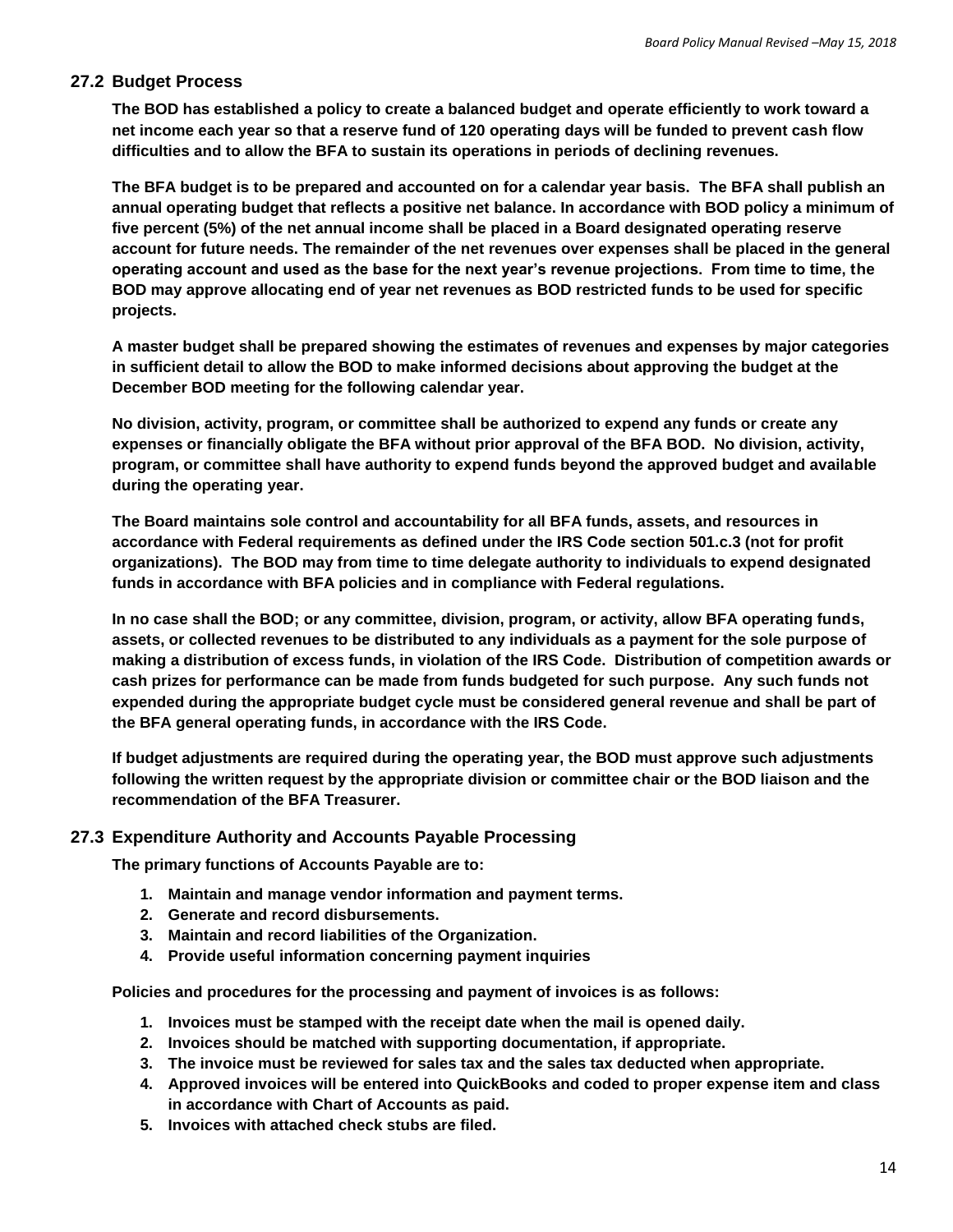- **6. All proposed expenditures over \$500 not part of the annual budget process must be reviewed and approved, in advance, by the Treasurer or, in his absence, the President.**
- **7. All capital expenditures, and asset acquisition greater than \$500.00 must have full BOD approval. Such purchases should be included as part of the budget and infrequently needed outside the approved budget.**
- **8. Following budget approval, the program chair or the BOD liaison shall approve any expenditures incurred for budgeted items, up to \$500.**
- **9. Transactions that do not have evidence of appropriate documented approval will not be processed.**
- **10. In general, the acceptable payment terms are net 30 days after receipt of vendor invoices, goods and supporting documentation.**
- **11. Check Request forms must be prepared for payments whenever an invoice will not be furnished by the vendor prior to the need for the check. The check request requires the same levels of approval as invoice payment.**
- **12. Payments will only be processed using original invoices and not statements.**

#### <span id="page-14-0"></span>**27.4 Organization Credit Card Policies & Procedures**

**It is BOD's desire to develop and implement a system for the Organization to maintain effective controls over the use of a corporate credit card for certain business-related expenditures. The policy will apply to certain key employees. The Treasurer controls the use of all corporate credit cards of the organization through his/her designee. Credit card limits are established by the board of directors and overseen by the Treasurer and** OM**.**

**Policies and procedures for the use of the company credit card is as follows:**

- **1. Employees and Event Chairmen who use a corporate credit card shall give expenditure receipts to the OM. The OM shall match each receipt to the monthly invoice and reconcile each receipt and expenditure prior to payment. The OM shall assign the correct general ledger accounts to each expenditure in preparation for processing payment.**
- **2. All credit card transactions must remain at or below approved budget line items.**
- **3. Treasurer will review all credit card statements monthly to ensure all expenditures are approved.**

#### <span id="page-14-1"></span>**27.5 Travel Reimbursement Policies and Procedures - GENERAL**

**NOTE: Because the BFA is a 501.c.3 organization and its revenues are to be used to accomplish the mission for which it received such designation, the BFA has established a conservative travel policy and travel reimbursement for BOD members and other BFA members invited to travel on behalf of the BFA.**

**BOD and volunteer member expenses incurred while conducting the business of the BFA are tax deductible beyond the amount reimbursed by the BFA. For BOD members who do not request reimbursement, the full amount of expenditures not reimbursed are tax deductible, including the IRS approved amount for mileage.**

**Policies and procedures for the processing and payment of travel reimbursement is as follows:**

- **1. All travel must be approved in advance, in writing, by the Treasurer and President**
- **2. BFA will not reimburse for alcohol, entertainment or telephone calls.**
- **3. Airline reservations must be obtained at the best possible rate.**
- **4. BFA will only reimburse for coach class or the equivalent.**
- **5. BFA will not pay for fees incurred by schedule changes, delays in booking or cancellation fees that were the result of changes made by the employee or volunteer. Delays or changes caused by weather or airline delays that result in unexpected costs will be reimbursed by BFA on a case by case basis.**
- **6. Any unused ticket must be reimbursed in full to BFA.**
- **7. BFA does not reimburse for meals**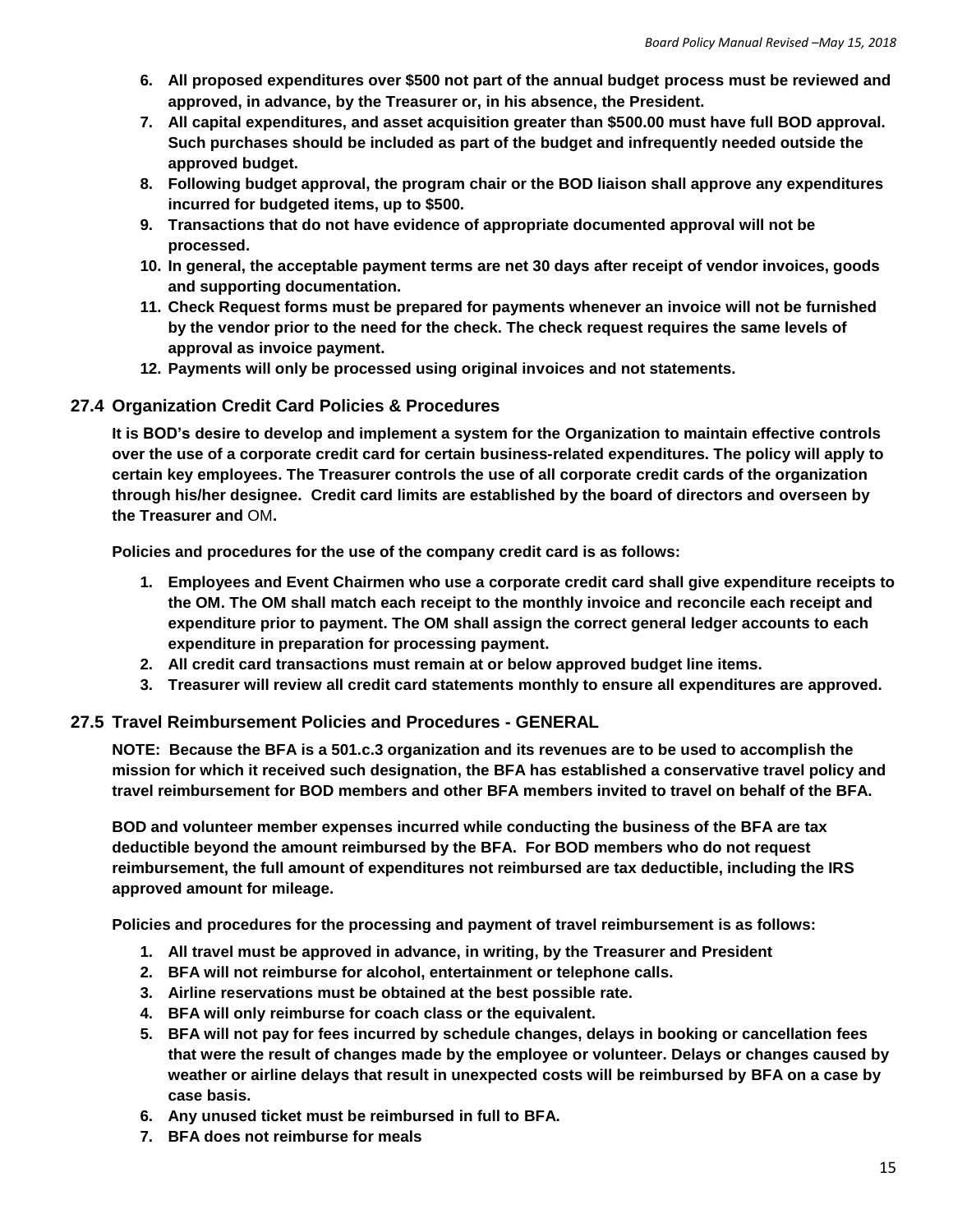- **8. BFA is a tax-exempt organization. Please travel with a tax-exempt form to present at the time of each purchase. Please see the Office Manager for a copy of this form.**
- **9. Mileage is reimbursed at 75% of the IRS rate for volunteer travel, published annually**
- **10. Motel is reimbursed at the rate negotiated by BFA for the meeting or event; for other motel expenses, the rate available to AAA or AARP members. Those traveling are expected to share a room (with same gender) or personally pay the cost differential for a single room.**
- **11. Rental cars are reimbursed at economy rate, only with prior approval from the BOD Treasurer and President**
- **12. Parking is reimbursed at actual expense as associated with airline travel or site travel.**

#### <span id="page-15-0"></span>**27.6 Travel Stipend for Annual Face to Face Board of Directors Meeting**

**Travel expenses to be up to \$500 per board member per face to face meeting. For the October pre-Fiesta meeting, newly elected board members not currently on the Board would be eligible for up to the \$500 stipend if it is expected that these stipends will be extended to the subsequent year. Board members need to submit expenses to the BFA office for reimbursement.** 

#### <span id="page-15-1"></span>**27.7 Travel Stipend for Fiesta Board Meeting**

- **1. Reimbursement of actual travel and four nights hotel up to a maximum of \$1,200 – those making special trip (not attending Fiesta) and attending both face-to-face and AGM**
- **2. Partial \$200 stipend for Board members attending Fiesta and incurring additional hotel cost of attending face-to face and AGM**
- **3. Board members living in Albuquerque area with no travel or housing cost would receive no stipend.**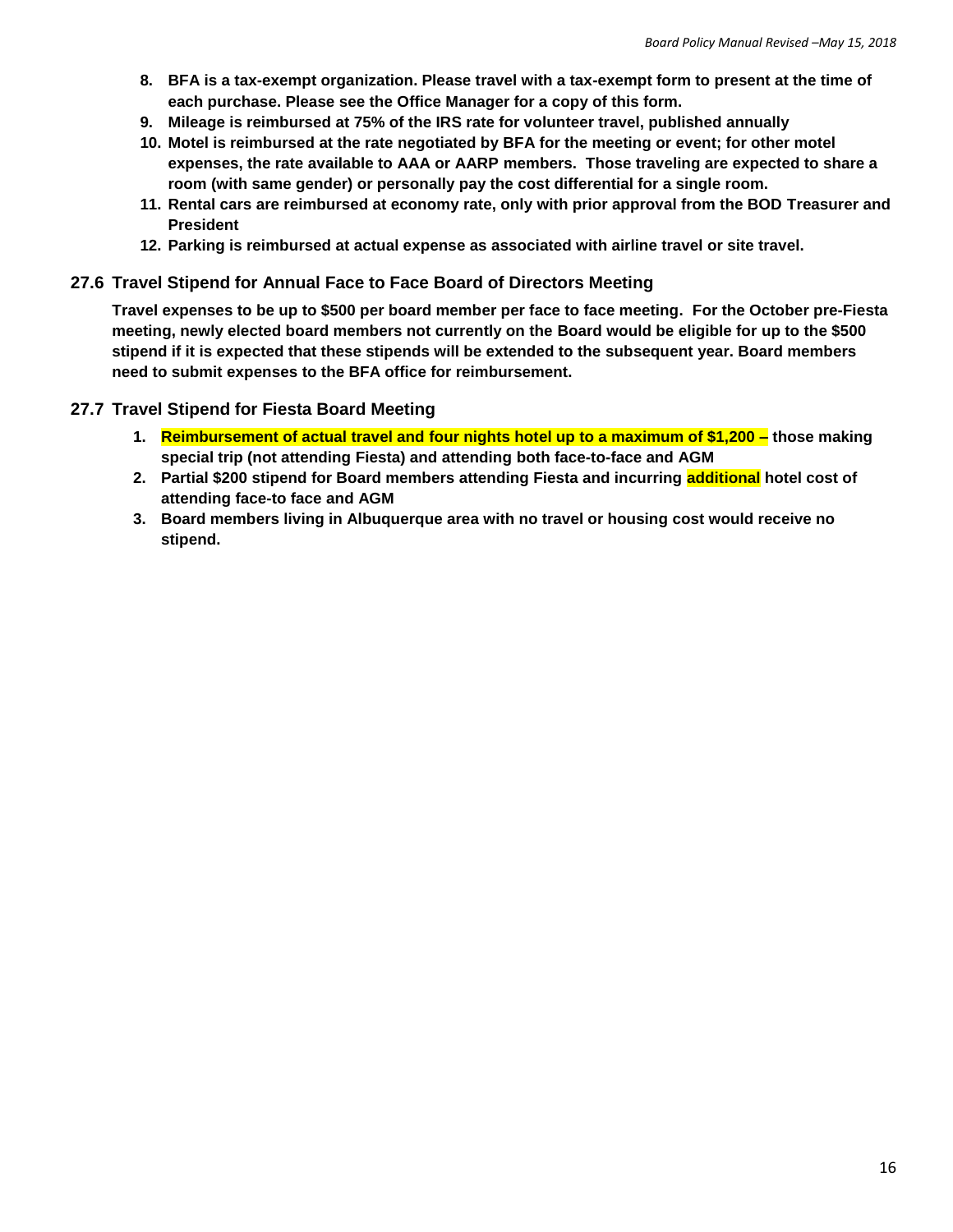#### <span id="page-16-0"></span>**27.8 Travel Stipend for CIA Delegate, Alternate Delegate and Working Committee Chairman**

- **1. CIA Delegate: reimburse actual expenses for airfare and room**
- **2. CIA Alternate Delegate: reimburse actual travel and room up to a maximum of \$750**
- **3. CIA Subcommittee or Working Committee Chairman: reimburse actual travel and room up to a maximum of \$500**

**Reimbursement for CIA stipends are shared 1/3 Gas Division and 2/3 HACD**

#### <span id="page-16-1"></span>**27.9 Cash Receipts Policies & Procedures**

**The Office Manager is responsible for the timely processing of cash and checks received. All funds received by the agency will be deposited daily into bank accounts authorized by the board of directors. The primary functions of Receipts Processing are to:**

- **1. Secure funds and deposit in a timely manner.**
- **2. Maintain general ledger revenue accounts.**
- **3. Balance checking account monthly.**
- **4. Provide useful information concerning receipts.**

#### **General**

- **1. Cash and checks received must be properly secured at all times. Checks will be stamped with restrictive endorsement immediately upon receipt.**
- **2. Funds are to be deposited into authorized bank accounts in the name of the Organization daily. In the event that a deposit is not possible on the date the funds are received, the funds must be placed in the Organization's safe for immediate deposit on the next business day.**
- **3. Accounting system will be maintained on a cash basis with periodic adjustments for major payables, accruals and prepaids as determined appropriate by the Treasurer.**

#### **Deposit Preparation and Control**

- **1. Mail should be opened daily, and any checks received should be immediately stamped: "For deposit only Balloon Federation of America.**
- **2. Checks received at events or from walk-ins should also be stamped immediately. Hand delivery of checks should be discouraged.**
- **3. Payments by cash should be discouraged. When cash is received, a written receipt (in duplicate) shall be made; one copy to be given the payer; the other copy of the receipt and the cash is to be given to the OM for immediate deposit.**
- **4. Deposit forms should be prepared in duplicate as soon as possible after receipt of the mail and deposits taken to the bank before close of business each day and filed appropriately. If the deposit reflects a grant/contribution award, a copy of the deposit will be placed in the grant file as well as in the appropriate deposit file.**
- **5. The Deposit receipt with original bank encoding will be attached to the copy of the deposit ticket and a copy of each check and any related correspondence.**

#### **Credit Card Posting**

- **1. Credit card payments are received on-line through the BFA web site. The software provides an On-Line Transaction Report by date and by credit card type, which will be run on the last business day of each month, prior to deposit posting. The report should provide data since the last report was run.**
- **2. A bank statement will be printed from the bank's web page on the same date that the report is run.**
- **3. The receipts per must be totaled by date, credit card type and event (called Class in QuickBooks).**
- **4. Each total should be compared to the bank statement entries for credit card payments (broken down by date and credit card type on the bank statement).**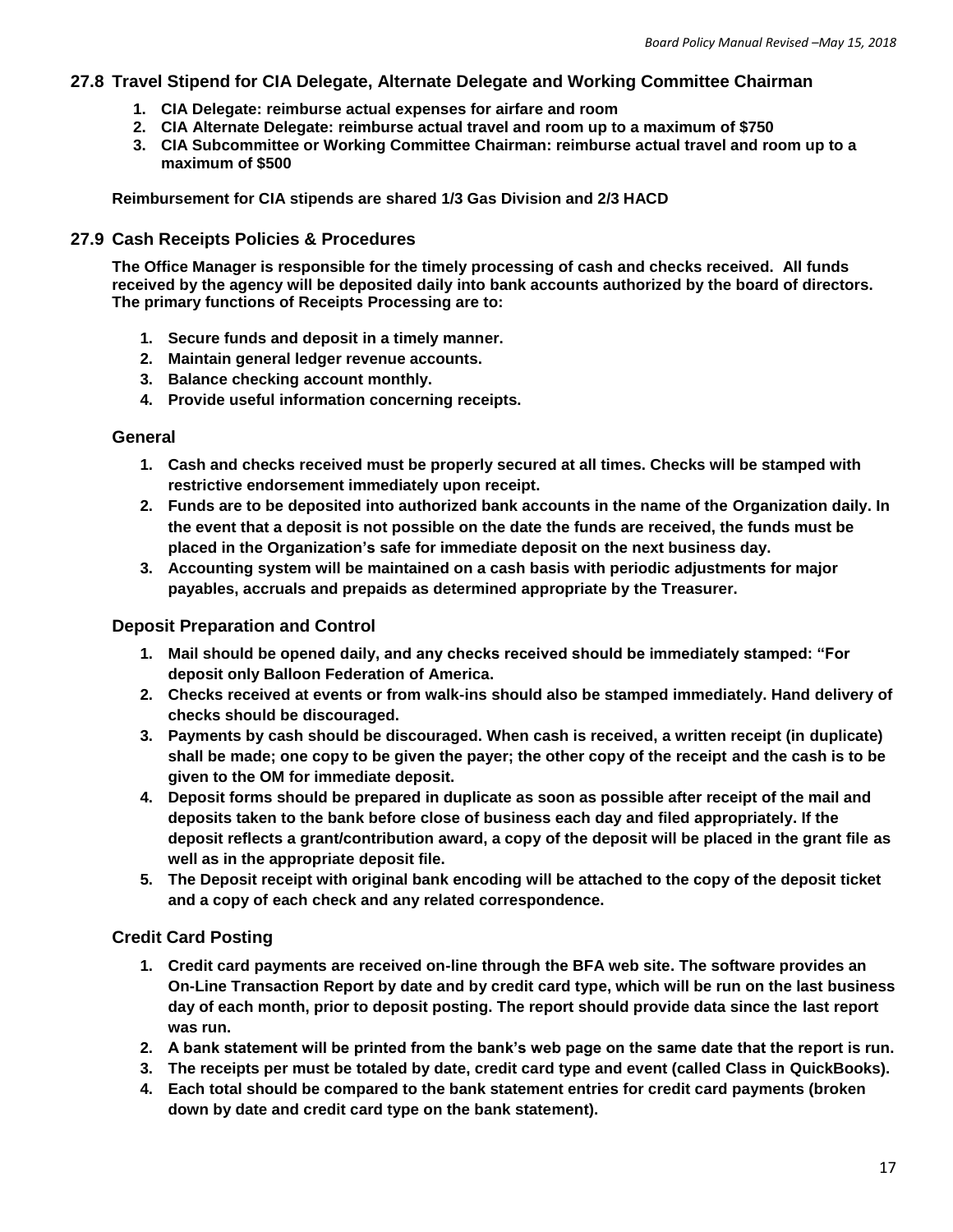- **5. Credit card payments should then be posted to the general ledger using gross amounts for program fees (by event aka class in QB) and net amount for cash. The difference should be posted to credit card fees expense.**
- **6. The credit card report and the bank statement copy should be retained and filed with other monthly reconciliation documents.**

#### **Deposit Posting**

**The OM posts receipts to QuickBooks on the business day they are received, prior to processing of disbursements.**

#### **Record Filing**

- **1. The OM will retain the deposit tickets with the supporting documentation attached. These copies will be filed by date.**
- **2. For grants, deposit copies and supporting correspondence will also be filed with the grant application and related reports by funder.**

#### **Account Reconciliation**

- **1. It is the responsibility of OM to reconcile the general ledger CASH accounts at the end of each month. Reconciliations can be done using statements available on the Internet and should be completed by the 10th working day of the following month.**
- **2. The OM will reconcile the credit card transactions, Merchant Services Group, and Bank Statements monthly.**
- **3. Bank fees and other items not posted elsewhere should be posted by the OM from the bank statement.**
- **4. Items outstanding for more than thirty days will be investigated by the OM.**

#### <span id="page-17-0"></span>**27.10 General Ledger Adjustment Policies & Procedures**

**The Treasurer is responsible for the timely review of the general ledger and preparation and approval of necessary adjustments. The OM posts adjustments to the general ledger with proper documentation and approval of the Treasurer.**

**The following policies govern the proper maintenance of general ledger accounts and any needed adjustments thereto:**

- **1. The general ledger will be reviewed by the Treasurer monthly and adjustments, if needed, will be posted by the OM prior to presentation of the financial report to the board of directors.**
- **2. Adjustments, though sometimes needed, should be kept to a minimum and not used in lieu of accurate posting of receipts and disbursement.**
- **3. The Treasurer will review the detailed general ledger and financial reports as soon as practicable after month end.**
- **4. The Treasurer will complete General Ledger Adjustment forms for any adjustments needed based on this review. This includes posting errors as well as changes in classification and may include accruals of significant items not recorded elsewhere.**
- **5. The OM posts adjustments to QuickBooks as soon as practicable after they are received from the Treasurer.**
- **6. An adjustment register will be completed after the adjustments are posted and the supporting documentation will be attached.**
- **7. The OM will retain the approved adjustment entries with supporting documentation attached. These copies will be filed by date.**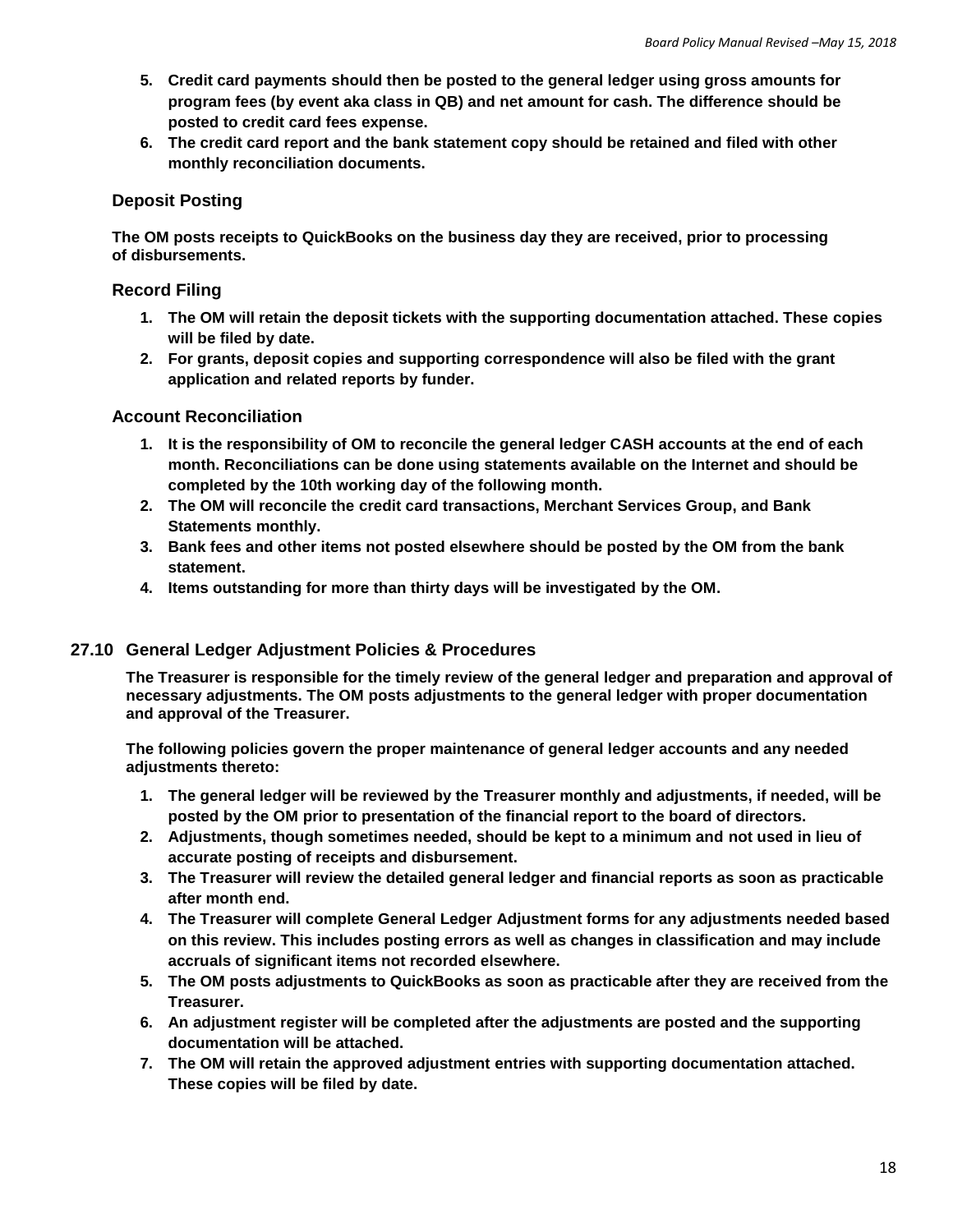#### <span id="page-18-0"></span>**27.11 Operations Accountability**

#### **Staff and Independent Contractor Annual Reviews**

**The President of the BFA, serving as the Chief Executive Officer, is required to complete a performance review of the Business Office Manager and the independent contractor of Ballooning Magazine. Based on the Office Manager review, the President may recommend a bonus or salary increase to be included in the budget process for approval by the BOD.**

#### **BFA Divisions and Programing**

**All BFA Divisions must submit an annual budget to the BFA BOD liaison and Treasurer for approval by the BFA BOD. No division is permitted to commit funds beyond the approved budget without approval of the BFA BOD.**

**Any BFA activity, service, or program that creates revenues and expenses on behalf of or through the BFA must have an individual designated as accountable for reporting such revenues and expenses monthly to the Treasurer, the BFA BOD liaison, and the BFA Business Office Manager.**

**Expenses of \$500.00 or greater must be approved by the BFA Office Manager prior to committing BFA funds to assure adequate BFA cash flow and to determine the most efficient and appropriate method of payment.** 

**Checks will not be issued for signatures without adequate funds on deposit at the time the check is written. Cash advances will not be granted without prior approval of the BFA Treasurer and concurrence by the BFA Office Manager that adequate funds are available to cover operating costs beyond the cash advance.**

#### <span id="page-18-1"></span>**27.12 Payroll Tax Reporting Policies & Procedures**

**All payroll reports and payroll deposits are prepared and made by QuickBooks Intuit automatically each pay period. All quarterly and annual payroll tax returns are prepared by the BFA's local CPA firm.**

#### <span id="page-18-2"></span>**27.13 Mail Handling Procedures**

**The mail will be picked up from the Post Office by the Office Manager. The mail will be opened and processed by the OM. If there are checks in the mail, the OM will process these for deposit according to the deposit handling procedures outlined in the "Cash Receipts Policies & Procedures.**

#### <span id="page-18-3"></span>**27.14 Auditing**

**The BOD has authorized the Office Manager in cooperation with the BFA Treasurer to engage the assistance of a certified public accountant to conduct a full audit of the BFA no less than every 3 years. In the event that the BFA BOD replaces the Treasurer or the Manager at any time other than the year in which an audit is to be conducted, the BFA shall have a CPA conduct a financial review, at a minimum.** 

**The BFA BOD shall have an independent agent prepare the yearly Federal and State tax returns (IRS 990, 990T and Iowa 1120) to be reviewed and signed by the BFA Treasurer.** 

**The BFA Treasurer shall be responsible for all external financial reporting and shall approve and sign all documents related to such reports. In the event of a government or external audit of the BFA the BFA Treasurer shall represent the BFA in all matters related to such audits.**

**The BFA Treasurer may establish a financial management committee to assist in the support and oversight of the BFA assets and obligations. This committee shall be under the direction of the BFA Treasurer and shall consist of a minimum of the BFA Treasurer, the Gas Division Treasurer,**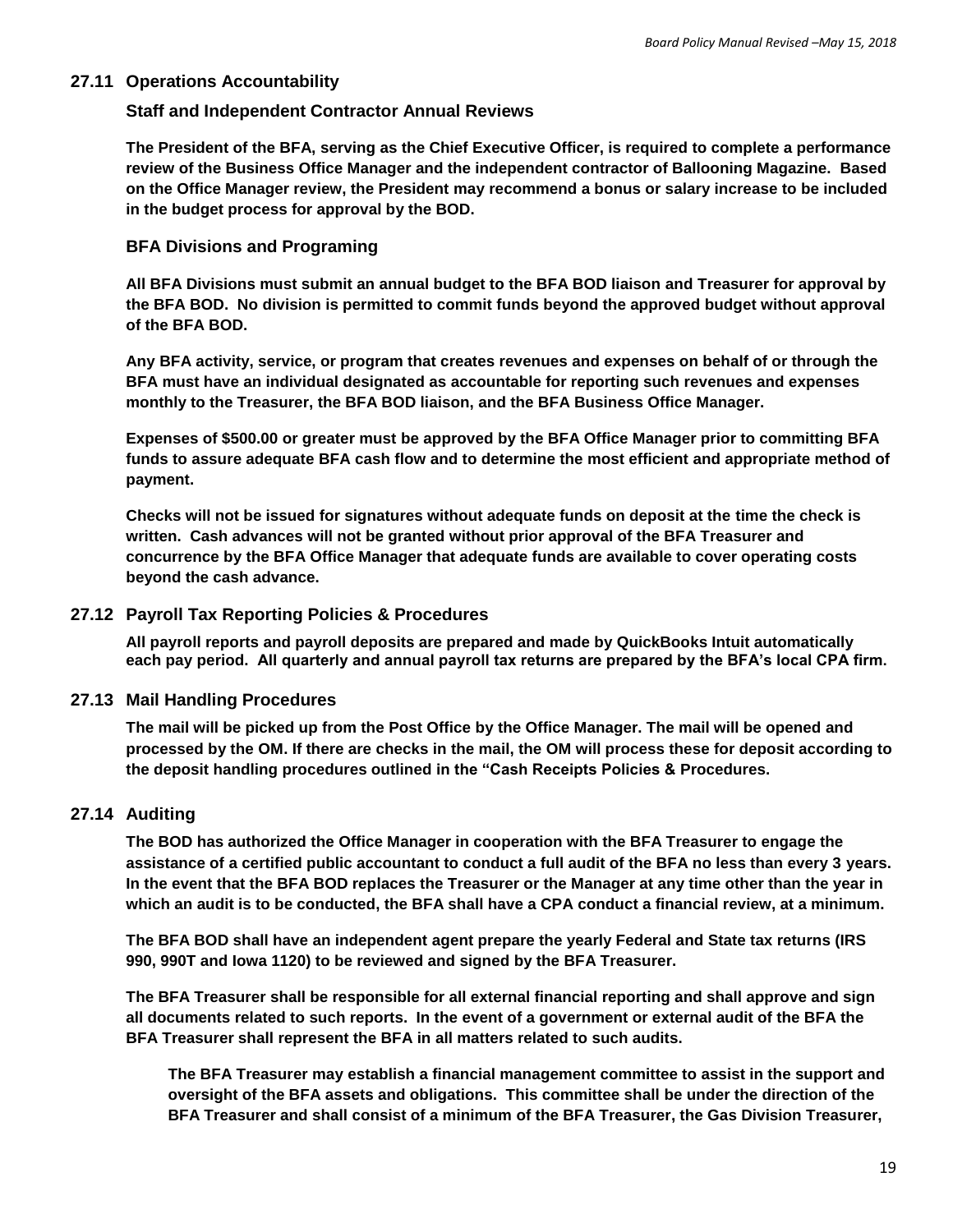**PRO Division and the Competition Division Treasurer. Other members may be added at the discretion of the BFA Treasurer.**

#### <span id="page-19-0"></span>**27.15 Restricted Funds**

**The BFA can maintain three types of restricted accounts:**

- **1. Donor Restricted**
- **2. BOD Restricted**
- **3. Endowments and Legacies**

**Due to the limited size of the Donor and BOD Restricted accounts, the funds for these accounts are comingled in one investment account to maximize the safe, conservative return on investment for the BFA. The Tarter Legacy funds are maintained in a separate investment account.**

**Donor restricted accounts are funds that have been donated to the BFA by a donor to accomplish a specific purpose. Donor restricted funds may exist for the life of the organization or for any time limit established by the donor. Two examples of BFA donor restricted accounts are; the Domont Fund (permanently restricted), the earnings which can be used as award to recognize safety in ballooning, and the Jr Balloonist funds (temporarily restricted). Principal and earnings of the Jr Balloonist funds may be used to support that programming.**

**The BFA Board has the responsibility to determine whether to accept donor restricted funds and the limitations before receipt of such funds. In cases where the BFA cannot comply with the donor requirements, the BFA is obligated to refuse the funds.**

**In no case can the principle amount of permanently restricted funds be used for operations. Only earnings accrued from such donations may be used for the donor's restricted purpose. The Domont Fund is an example of such a restriction. The principle amount is fixed by agreement and the interest earned is to be used for any awards made under the Domont criteria. In this case, the fund acts somewhat like an endowment.**

**Endowment and Legacy funds may or may not be are donor restricted that are used to expand a service or increase the amount of the awards as the earnings grows in the account. These funds are long term and may extend "into perpetuity." The BFA currently has one Legacy Fund – the Tarter Legacy. Those funds were provided as an unrestricted donation consequently both principal and earnings are available to support all BFA programming.**

**Jr Balloonist donations were contributed by donors to promote the Junior Balloonist program and enhance youth participation in general aviation.**

**Donations to the Jr. Balloonist program are considered as temporarily restricted in that both principal and earnings may be used. They are restricted, however, for Jr. Balloonist programming. The amount in the current scholarship fund is insufficient to create a meaningful endowment or to award an amount solely derived from the interest from the account. Current scholarship amounts are determined by the Youth Committee and funds are drawn from the restricted scholarship account.** 

**The Youth Committee has established a broad policy for providing scholarships to BFA Junior Balloonists interested in applying for such scholarships. The Committee has approved the awarding of scholarships for traditional post-secondary academic programs in addition to pilot and pilot related programs such as the BFA endorsed balloon camps, and any approved pilot training leading to a FAA pilot certificate. Each potential recipient is required to complete and apply to the Youth Committee.**

**The BOD will approve an amount of scholarship money to be awarded yearly based on the recommendation of the Youth Committee Program Chair. The Youth Committee is responsible for determining the number, types, and amounts of awards to be made, based on the needs of the Youth**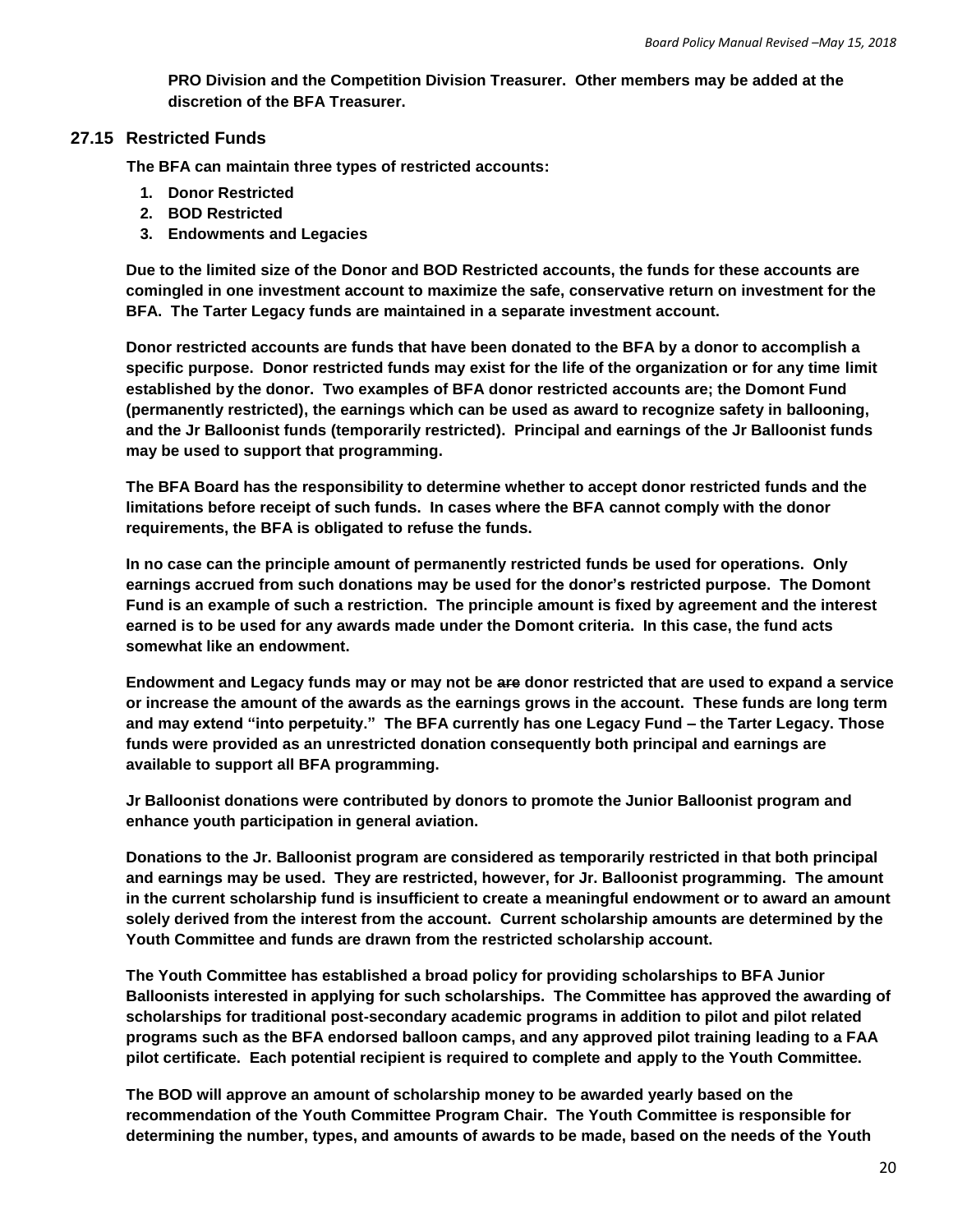**Program. The Youth Committee Chair will inform the BOD liaison of the amounts and numbers of awards available for distribution. The Youth is not required to distribute the total amount and will allow any unused funds will remain in the restricted reserves.**

**Board restricted accounts are those funds that the BOD has designated to be used for specific purposes such as; the Gas Division account and the HACD prize funds, PRO operations or equipment acquisition reserves. Board restricted funds are typically a designation of unrestricted funds. While Board restricted funds are intended to be used for specific purposes, they can be used to meet other obligations of the organization. Unlike donor restricted funds, Board restricted funds are not legally bound to the designation assigned by the BOD. These funds may be re-designated by the BOD at any time to meet the legal and financial obligations incurred by the organization. Investment earnings Interest earned from Board restricted funds is accounted as unrestricted revenue and may be used as general operating revenue.**

#### <span id="page-20-0"></span>**27.16 General Donations - Unrestricted**

**The BFA is designated as an IRS 501 (c) (3) organization. It is a not-for-profit educational organization. As such it is eligible to receive funds from donors that are tax deductible for the donor and not taxed as income for the BFA. As a 501 (c) (3) organization the BFA has certain obligations to the community and to its donors as prescribed by the IRS. Failure to adhere to the requirements may result in revocation of the IRS designation or worse, monetary fines that may be levied individually, and collectively, against the BOD.**

**The BFA may receive and should encourage the use of unrestricted donations from members, friends, and the public who may wish to support the expansion and development of the sport of ballooning. Unrestricted donations are funds received for the general well-being of the BFA. The funds may be used for operations or may be Board restricted for specific activities of the BFA. These donated funds are generally used in the same year in which they are donated.**

**General donations may consist of cash and cash equivalents, stock (recognized at fair market value), items of marketable value (used balloons, art, vehicles), and other items that have a cash value. The BOD is not obligated to accept all such donations and, indeed, if it is unable to manage the donated item, should be discouraged from accepting it in such a form.** 

**General donations shall be acknowledged in writing by a letter from the President or other officer acknowledging the donation and the fair market value of the item that is not cash or cash equivalent. A copy of the letter shall be maintained in the BFA records for a minimum period of six year after the donation has been used.**

#### <span id="page-20-1"></span>**27.17 Life Membership Revenue Recognition**

**The Life membership was established to demonstrate member commitment to the sport of ballooning and to provide a source for long term funding to the organization. The term for life membership was not calculated at the time the life membership category was established. The current term used to recognize income from life memberships is as follows:**

- **All BFA general memberships including regular and digital magazine only – 25 years**
- **HACD and Gas Divisions – 12 years**

**If a life member dies with unamortized life membership dues, the unrealized income balance is recognized in total in that year.**

**During the BFA existence, Life memberships have been awarded to members for extraordinary acts of service to the BFA. The award was granted to the member with the cost for Life membership being underwritten through BFA operating funds.**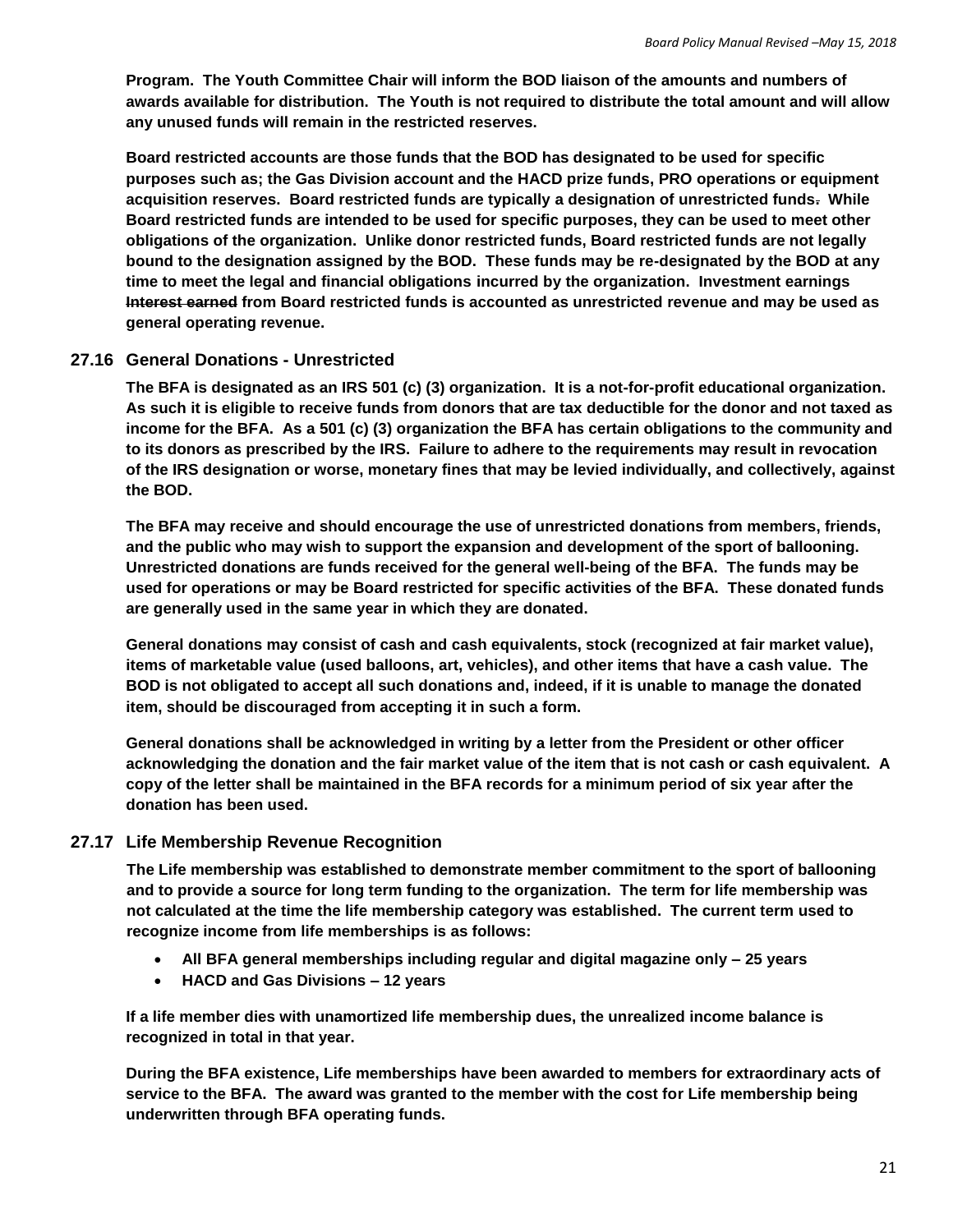**General BFA life membership funds are not invested in a separate asset account but rather are comingled with all cash and marketable security investments. HACD and Gas life membership funds are segregated and held as part of the investment portfolio as well as labeled as Board Restricted Funds in the equity section of the Organization's balance sheet.** 

**These future obligations are accounted for as a long-term liability, Unearned Life Memberships, and is amortized to membership dues over the 25-year and 12-year assigned life.** 

**The Life membership payment is to be paid in one lump sum payment. There is no refund of Life dues paid.** 

#### <span id="page-21-0"></span>**27.18 Investment Funds**

**The BFA shall maintain a portfolio of funds that includes restricted and non-restricted accounts. The funds shall be maintained in accounts that maximize return on investment with low risk of loss of initial investment. Funds shall be invested in securities, bonds, CD's or money markets that are insured by the U.S. Government against loss.**

**The BFA Treasurer, along with the Investment Policy Committee, will determine the most appropriate investment policy and recommend BOD approval of the policy and changes as deemed necessary. The Treasurer shall report on the market value, rate of return, etc. of the Investment Portfolio monthly to the BOD. Such analysis shall compare current rates of return on the BFA accounts to suitable security indexes that reflect our funds risk elements.**

**The BOD has established a target of 120 days operating reserves for the BFA. This target shall be reevaluated by the Treasurer and approved by the BOD biannually.** 

**The following are the general investment guidelines established by the Investment Policy Committee and supported by our Morgan Stanley Investment Advisor.**

| <b>Investment Class</b>   | <b>Low Allocation</b> | <b>High Allocation</b> |
|---------------------------|-----------------------|------------------------|
| US large cap mutual funds | 35%                   | 45%                    |
| <b>US Small cap</b>       | 15%                   | 20%                    |
| <b>International</b>      | 30%                   | 35%                    |
| <b>Fixed income</b>       | 10%                   | 15%                    |

#### <span id="page-21-1"></span>**27.19 Taxable Income**

**The BFA potentially creates taxable income from the sales of advertisement in its publications. This income and adjustments are reported on an IRS 990T. Sales commissions and defined operating costs incurred by the Manager and the BFA Editor are considered expenses to the BFA publications thereby reducing the tax due on this endeavor.**

**Publications are the only unrelated taxable income the BFA has at this time. Sales of items related to ballooning safety and education are considered related to the mission of the BFA and therefore not considered income taxable.**

#### <span id="page-21-2"></span>**28. AWARDS AND RECOGNITION PROGRAM**

**The Awards Committee shall submit to the BFA Board for approval their recommendations for nominations for the following awards prior to any announcement or submission to the NAA or FAI:**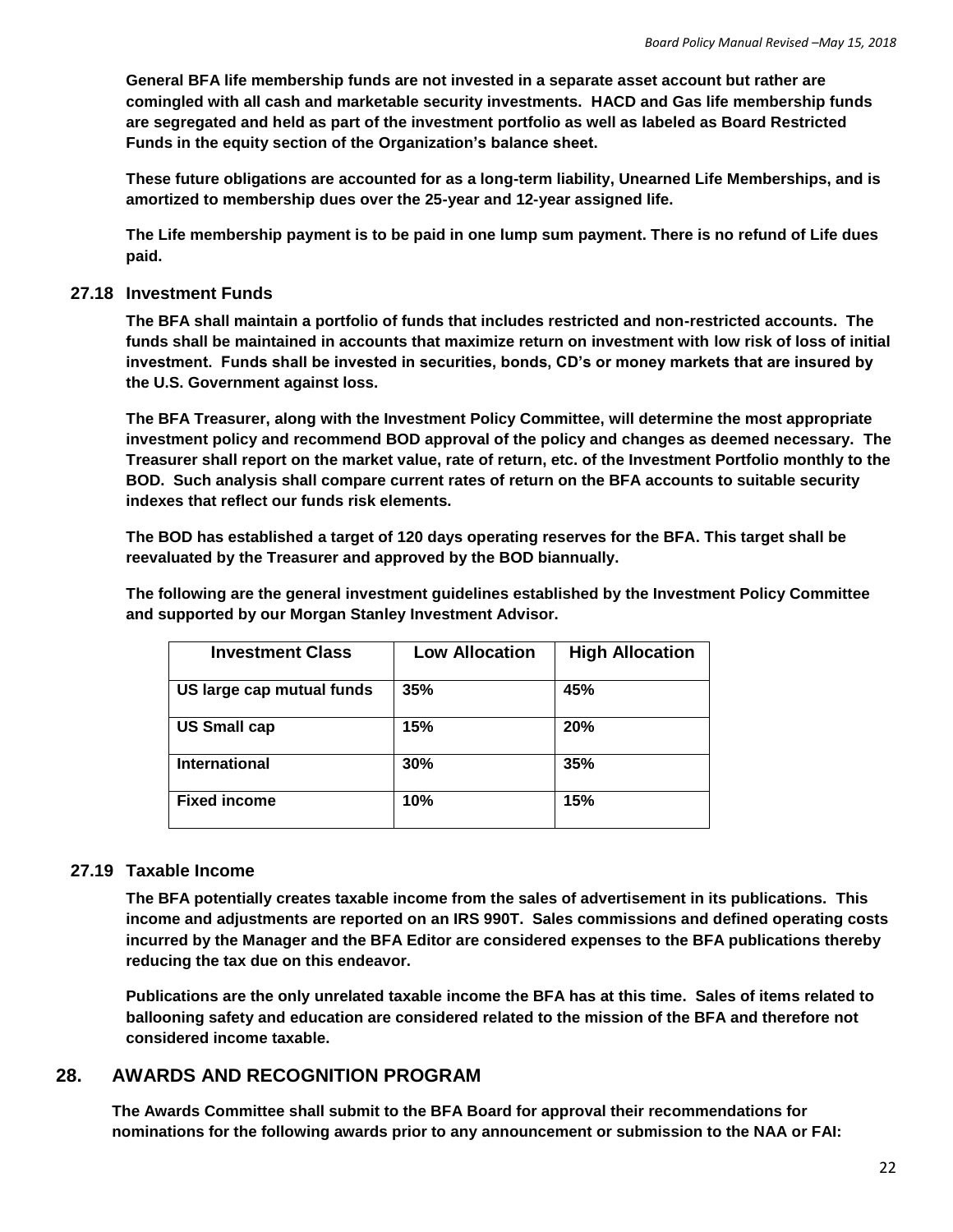- **Montgolfier and other FAI awards**
- **NAA administered awards**
- **Shields-Trauger award**
- **Domont Award – US Nationals safety**
- **Hall of Fame**
- **Spirit of Annie – in cooperation with HACD and Northeast Ohio Balloon Pilots Association**
- **Kinnie Gibson – in cooperation with Gary Heavin – US Nationals**

**The Awards Committee and BFA Board shall be advised in a timely manner in writing of all other BFA award recipients.**

**The Awards Committee is to advise the BFA Board in writing and in a timely manner of all other BFA award recipients. An annual summary of awards of recipients shall be made available at the Annual General Meeting (AGM)**

#### **President's Award**

- **1. Awarded by the BFA President for meritorious service to the BFA.**
- **2. The announcement of the recipient of the President's Award shall be the AGM**
- **3. The form of the award can be a plaque, framed certificate or free-standing award. The standard design of which shall be approved by the Awards Chair**
- **4. It will be the responsibility of the President to provide the Awards Committee Chairman with the appropriate information regarding the award designee on or before the date provided by the Awards Chair.**

#### **Regional and At-Large Directors Recognition Criteria**

- **5. May be awarded annually by each BFA Director to an individual or organization within their respective regions or at-large who have provided meritorious service to the BFA or to ballooning in general.**
- **6. The announcement of the recipients of the award shall be the AGM but the presentation will be at the director's discretion.**
- **7. The form of the award can be a plaque, framed certificate or free-standing award. The standard design of which shall be approved by the Awards Chair**
- **8. It will be the responsibility of the Director to provide the Awards Committee Chairman with the appropriate information regarding the award designee on or before the date provided by the Awards Chair.**

# <span id="page-22-0"></span>**29. AVAILABILITY OF BFA MEMBER LABELS / EMAIL ADDRESSES FOR DIRECTORS**

**The Board of Directors and staff are authorized to use the BFA's Mass Email system as described below:**

- **1. Official BFA business**
- **2. Communicating BFA news to members**
- **3. Announcing BFA Sanctioned events/rallies**
- **4. Basic information only – include link to organizing group for more details**
- **5. Only current BFA Board members are authorized to use the system.**

 **Members will be offered the option to 'opt out' of receiving such email information**